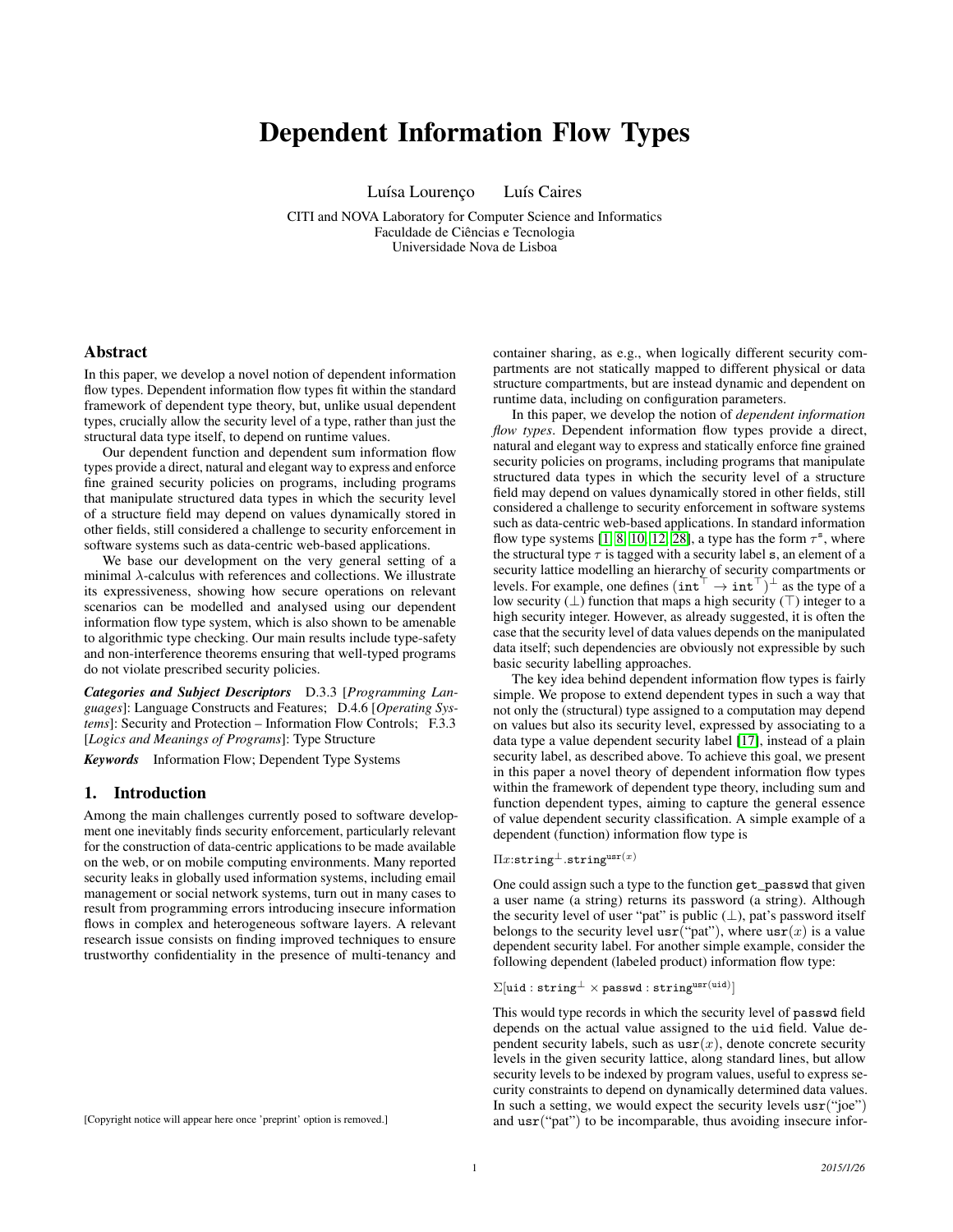mation flows between the associated security compartments, representing the private knowledge of users joe and pat respectively. In particular the security level of the password returned by the call get\_passwd("joe") is usr("joe") rather than, say, just usr, which in our setting could be denoted by the label  $usr(\top)$ , representing the security level of the information available from any user. Thus dependent types together with value indexed security labels allows secure computations to be expressed with extra precision.

Other key feature of our type system is the way it allows us to capture general data-dependent security constraints within data structures containing elements classified at different security levels, as necessary to represent, e.g., realistic rich security policies on structured documents or databases. Typically, it is required to flexibly inspect, select, and compose such structure elements during computations, while enforcing all the intended information flow policies. For example, consider a (global) password file users modelled by a collection (e.g. a list) of records of dependent type. The type assigned to such a collection would be:

 ${\tt users} : \Sigma[{\ttuid}: {\tt string^\bot \times passwd}: {\tt string^{usr(uid)}}]^{*\bot}$ 

(notice that  $s^*$  is the type of collections (lists) of values of type  $s$ ). Then, consider the following function

```
let getPasswords = \lambda(u).
   foreach (x in users) with acum = {} do
    if x.uid = u then x.pwd :: acum else acum
```
The function getPasswords extracts from the global data structure users the collection of passwords associated to a user id (the **foreach** iterator is a familiar functional collection fold combinator [\[3\]](#page-11-6); x is the current item/cursor and acum denotes the value accumulated from previous iteration, with initial value {}). Notice that although the collection users contains passwords classified in different security levels, the security level of the collection returned by the function is always  $usr(u)$ , with u the user id string passed as argument. Then, the following typing holds:

#### $getPasswords : \Pi u: \text{string}^{\perp}. \text{string}^{*\text{usr}(u)}$

We base our development on a minimal  $\lambda$ -calculus with records, (general) imperative references, and collections. Although extremely parsimonious, we show that our programming language and its dependent information flow type system is already quite expressive, allowing practically relevant scenarios to be modelled and analysed against natural value dependent information flow policies.

Although approaching a substantial level of simplicity, our type system tackles relevant technical challenges, necessary to handle heterogeneously classified data structures and security level dependency. As in classical approaches (e.g., [\[1,](#page-11-0) [12\]](#page-11-3)), both a type  $\tau$ and a security label s are assigned to expressions by our typing judgment  $\Delta \vdash_S^r e : \tau^s$ , reflecting the fact that the value of e does not depend on data classified with security levels above s or incomparable with s, where s is in general a value dependent label. The analysis of implicit flows is also particularly interesting in our setting, even if we adopt standard techniques to track the computational context security level r (the "program counter"). The additional component  $S$  represents a set of the equational constraints, used to refine label indices, and establish type equality.

We summarise the contributions of this paper. First, we motivate, introduce, and develop a type-based information flow analysis for a λ-calculus with references and collections. We build on a new notion of dependent information flow types, developed along the lines of a standard dependent type theory but where the security level (not just the structure) of data types may depend on values (Section [2\)](#page-1-0). Second, we illustrate the expressiveness of our language and analysis using several examples (Section [3\)](#page-4-0). Third, we present our main technical results: type safety (preservation and progress) (Theorems [5.4](#page-8-0) and [5.5\)](#page-8-1) and a non-interference (Theorem [5.11\)](#page-8-2), which together imply that well-typed programs do not break data confidentiality according to the security policies prescribed by dependent information flow types (Section [5\)](#page-8-3). After discussing algorithmic type checking (Section [6\)](#page-9-0), we overview key related work (Section [7\)](#page-9-1), and offer some concluding remarks (Section [8\)](#page-11-7).

## <span id="page-1-0"></span>2. Dependent Information Flow Types

In this section, we motivate dependent (function and sum) information flow types by means of several examples, providing an informal overview of the approach developed in the paper.

As in any information flow analysis, we are concerned about insecure flows that might arise during the execution of a program but not with how data is accessed (which concerns access control). Our analysis associates security levels  $\sigma$  to types  $\tau$  to classify expressions e, so typing an expression at security level s, denoted  $\Delta \vdash e : \tau^s$ , means that data used or computed by expression e will only be affected by data classified at security levels up to s. We proceed by illustrating our programming language, a simple  $\lambda$ -calculus with references, using as toy example, a typical data centric web application: a conference manager.

In this scenario, a user of the system can be either a registered user, an author user, or a programme committee (PC) member user. The system stores data concerning its users' information, their submissions, and the reviews of submissions in "database tables" which we will represent in our core programming language as lists of (references to) records (e.g., mutable lists), as shown in Figure [1d](#page-2-0) for the types declared in Figure [1a:](#page-2-0) Users stores information for each registered user; Submissions keeps track of each submission in the system by storing its id, the author's id, and the contents of the submission; and Reviews stores information regarding the evaluation of each submission namely: the id of the PC member reviewing the submission, the id of the submission, the comments for the other PC members, and the comments and grade to be delivered to the author. The system offers operations to add new data as well as some listing operations. We exemplify some of them.

Example 2.1 Operation assignReviewer assigns a PC member to review a given submission, initialising the remaining fields. **let** assignReviewer =  $\lambda$  (u, s).

**let** new\_rec =  $ref_{\delta_a}$ [uid=u, sid=s, PC\_only= "", review="", grade=""] in Reviews := new\_rec :: !Reviews

<span id="page-1-1"></span>Example 2.2 Operation viewAuthorPapers iterates the Submissions collection to build a list of all records with a given author id

```
let viewAuthorPapers = \lambda (uid_a).
  foreach(x in !Submissions) with y = {} do
    let tuple = !x in
       if tuple.uid = uid_a then tuple::y else y
```
<span id="page-1-2"></span>Example 2.3 Operation viewAssignedPapers simulates a join operation between collections Reviews and Submissions to obtain the list of submissions assigned to the PC member with the given id.

```
let viewAssignedPapers = \lambda (uid_r).
   foreach (x \in \mathbf{in} \ \text{Reviews}) with res_x = \{\} do
      let tuple_rev = !x in
        if tuple_rev.uid = uid_r then
          (foreach(y in !Submissions) with res_y = {} do
             let tuple_sub = !y in
                if tuple_sub.sid = tuple_rev.sid then
                   tuple_sub::res_y else res_y )::res_x
      else res_x
```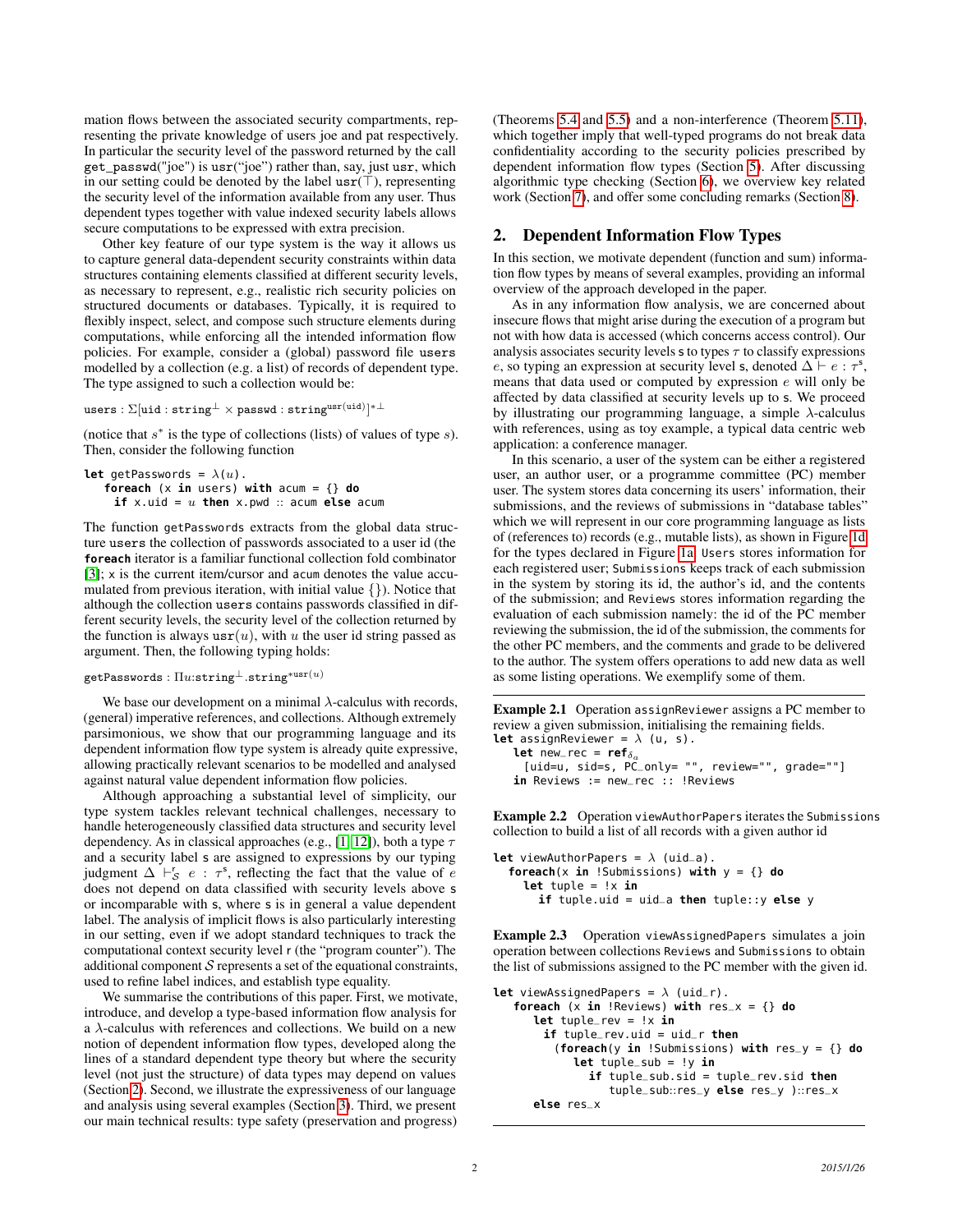<span id="page-2-0"></span> $\tau_a \stackrel{\rm def}{=} [\mathtt{uid}: \mathtt{int} \times \mathtt{name}: \mathtt{str} \times \mathtt{univ}: \mathtt{str} \times \mathtt{email}: \mathtt{str}]$  $\sigma_a \stackrel{\rm def}{=} [\texttt{uid}: \texttt{int} \times \texttt{sid}: \texttt{int} \times \texttt{title}: \texttt{str} \times \texttt{abs}: \texttt{str}^*$ ×paper : int∗]  $\delta_a \stackrel{\rm def}{=} [\texttt{uid}: \texttt{int} \times \texttt{sid}: \texttt{int} \times \texttt{PC\_only}: \texttt{str}^* \times$ review : str<sup>∗</sup> × grade : int] (a) Purely structural types (not expressing security levels)  $\tau_c \stackrel{\rm def}{=} \Sigma[$ uid :  $\bot \times$  name : U $(\texttt{uid}) \times \texttt{univ} :$  U $(\texttt{uid}) \times$  $email: U(uid)]$ 

 $\sigma_c \stackrel{{\mathrm {\footnotesize def}}}{=} \Sigma[$ uid : $\bot \times$  sid : $\bot \times$  title : A $({\mathrm {uid}},{\mathrm {sid}}) \times$ abs :  $A(uid, sid) \times paper : A(uid, sid)]$ 

 $\delta_c \stackrel{\rm def}{=} \Sigma$ [uid :  $\bot \times \texttt{sid} : \bot \times \texttt{PC\_only} : \texttt{PC}(\texttt{uid}, \texttt{sid}) \times$  $review : A(T, sid) \times grade : A(T, sid)$ 

(c) Dependent information flow types

 $\tau_b \stackrel{\rm def}{=} [\mathtt{uid} : \bot \times \mathtt{name} : \mathtt{U} \times \mathtt{univ} : \mathtt{U} \times \mathtt{email} : \mathtt{U}]$  $\sigma_b \stackrel{\rm def}{=} [\texttt{uid} : \bot \times \texttt{sid} : \bot \times \texttt{title} : \mathtt{A} \times \texttt{abs} : \mathtt{A} \times \texttt{paper} : \mathtt{A}]$ 

 $\delta_b \stackrel{\rm def}{=} [\texttt{uid} : \bot \times \texttt{sid} : \bot \times \texttt{PC\_only} : \texttt{PC} \times \texttt{review} : \texttt{A} \times \texttt{grade} : \texttt{A}]$ 

(b) Standard security types for information flow  $(e.g., [1, 12])$  $(e.g., [1, 12])$  $(e.g., [1, 12])$  $(e.g., [1, 12])$  - we omit base types

**let** Users = **ref**ref(τ(·) )∗⊥ (**ref**τ(·) [] )::{} **in let** Submissions=**ref**ref(σ(·) )∗⊥ (**ref**σ(·) [] )::{} **in let** Reviews =  $\mathsf{ref}_{\mathrm{ref}(\delta_{(\cdot)})^*\perp}$  ( $\mathsf{ref}_{\delta_{(\cdot)}}$  [] )∷{}

(d) Declaration of (mutable) collections of mutable records (replace  $\left(\cdot\right)$  with a, b or c for according type)

Figure 1: Expressing security policies

The **foreach** primitive computes the accumulated value of a list's elements. For instance, **foreach**(x **in** viewAuthorPapers(03))**with** count =  $0$  **do** count + 1, returns the number of submissions of author with id 03.

Our goal is to statically ensure by typing the confidentiality of the data stored in the conference manager system. As in classical approaches (e.g., [\[1,](#page-11-0) [12\]](#page-11-3)), both a type  $\tau$  and a security label s are assigned to expressions by our typing judgment  $\Delta \vdash e:\tau^s$ , expressing the fact that the value of e will only be affected by computations interfering at security levels  $\leq$  s. As is usual in information flow analysis, a partial order (the so-called security lattice) relating security levels is defined, and information is only allowed to flow upwards (in the order). For the purpose of static code analysis, the given security lattice could be declared as a preamble to the code to be checked. To specify security policies for our system, we thus classify the data manipulated by our conference manager with security levels from a suitable security lattice (omitting data types when not necessary, for simplicity). We assume security lattices are bounded by a top,  $\top$ , and bottom,  $\bot$  element denoting the most restrictive (no one can observe) and most permissive (public data, anyone can observe) security levels, respectively. For the conference manager we can then specify, say, that information is classified in three additional security levels: U for the data that can be disclosed to any registered user; A for data observable to authors; and PC for data that only programme committee members can see. In such simple case, we may let  $\bot < \cup < A < PC < T$  and specify the according security policy for each conference manager entity as shown in Figure [1d](#page-2-0) for the types declared in Figure [1b.](#page-2-0) Such policy states that a registered user's information is observable from security level U, meaning any registered user (including authors and PC members) can see it; that the content of a paper can be seen by authors; and, finally, regarding a submission's review we have that comments to the PC are observable only to its members and reviews and grade of the submission can be seen by authors.

This policy, however, is not precise enough to protect the confidentiality of the data. An author, who has at least the security level A, is able to execute the operation viewAuthorPapers (Example [2.2\)](#page-1-1) using a different id than his own, which clearly violates confidentiality. Thus, the security policy that we need is the following: a registered user's information is *only* observable *by himself* ; the content of a paper can be seen by *its author as well as its reviewers*; and regarding a submission's review, we have that comments to the PC can *only* be observable to the other members that are *also reviewers of the submission*, and that comments and grade of the

submission can be seen by *its author only*. To express these kind of data-dependent policies and make sure that operations that depend on them are secure according to the given policies (such as the operation illustrated above), we introduce a general notion of dependent information flow type, which builds on the notion of *indexed* security label [\[17\]](#page-11-5). Using indexed security labels we may partition security levels by indexing labels  $\ell$  with values  $v$ , so that each partition  $\ell(v)$  classify data at a specific level, depending on the value  $v$ . For example, we can partition the security level  $\mathsf U$  into  $n$ security compartments, each representing a single registered user of the system, so security level U(01) represents the security compartment of the registered user with id 01. Of course, one may also consider indexed labels of arbitrary arity, for instance for security level A (author) we can index with both the author's id and submission's id so A(42,70) would stand for the security compartment of data relating to author (with id 42) and his submission (with id 70).

Going back to our example, we assume the following defined security levels:  $U(uid)$ , for registered users with id uid; A(uid, sid), for author of submission with id sid and whose user id is uid; and PC(uid, sid), for PC members assigned to review submission with id sid and whose user id is uid. In general, the security lattice is required to enforce  $\ell(\overline{v}, u, \overline{w}) \leq \ell(\overline{v}, \top, \overline{w})$  and  $\ell(\overline{v}, \perp, \overline{w}) \leq \ell(\overline{v}, u, \overline{w})$ , for all  $u, \overline{v}$  and  $\overline{w}$ . So, e.g, for all uid we have  $U(\perp) \leq U(\text{uid}) \leq U(\top)$ ; we can see  $U(\top)$  as the approximation (from above) of any U(uid), e.g, standing for the standard label ∪ (Figure [1b\)](#page-2-0). Levels  $A(\perp,\perp)$ , and PC( $\perp,\perp$ ) stand for the security compartment accessible to any author and any PC member, respectively; but  $A(T, T)$ , and  $PC(T, T)$  respectively represent the compartments containing the information of all authors and all PC members; level  $A(\text{uid},T)$  stands for registered users with id uid that are authors;  $A(T, sid)$  represents the security compartment of authors of submission with id sid;  $A(uid, \perp)$  means a registered author with no authority over submitted papers; and so on. We define the declarations in Figure [1d](#page-2-0) for the types declared in Figure [1c,](#page-2-0) and the partial order defining the sample security lattice by the following axioms (quantifiers ranging over natural numbers):

## ∀uid,sid. U(uid)≤ A(uid,sid)

∀uid1,uid2,sid. A(uid1,sid)≤ PC(uid2,sid)

We proceed our motivation of dependent information flow types with a series of code snippets relevant for our conference manager scenario.

Consider then the following code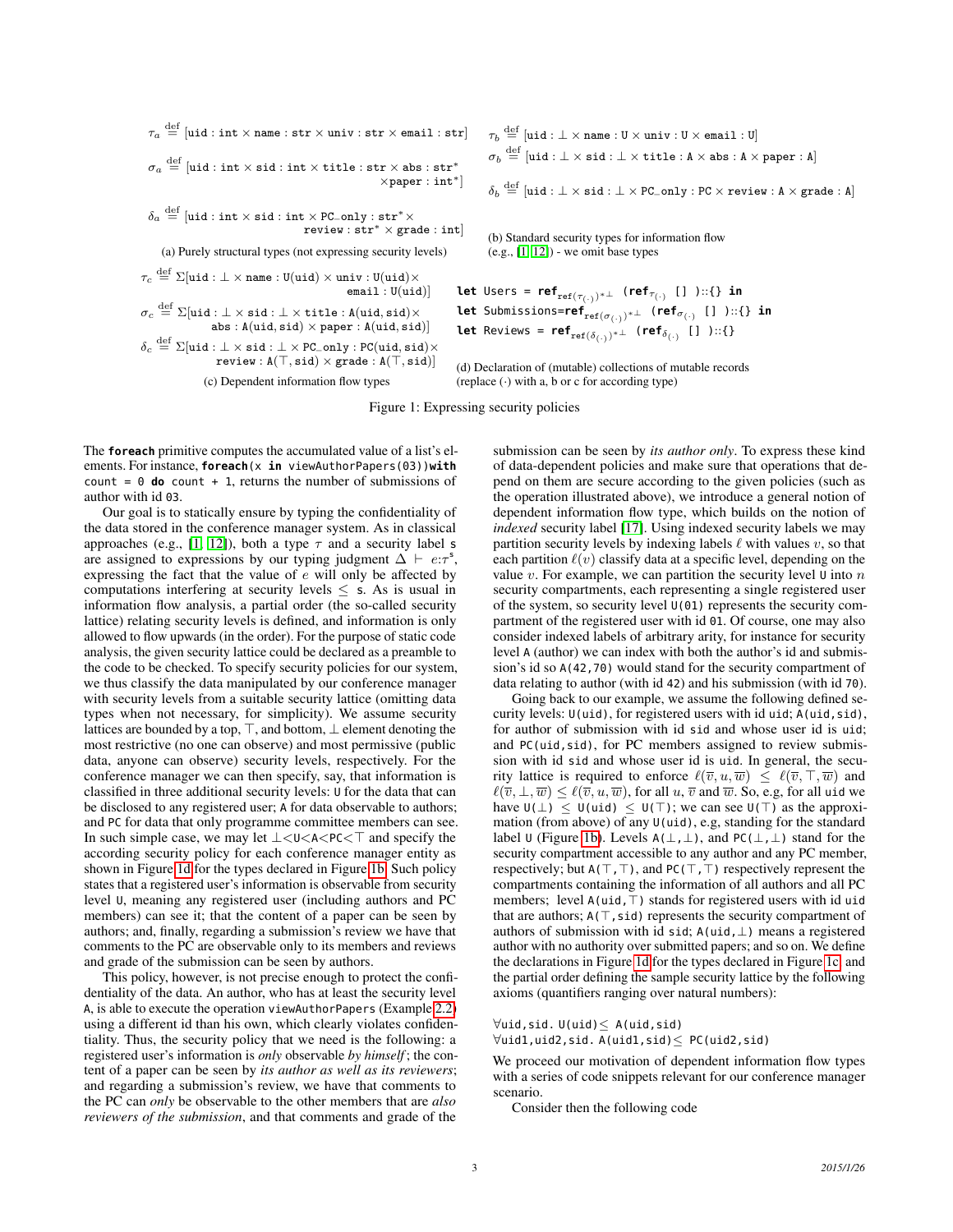### Example 2.4

```
let t = first((foreach(x in !Submissions) with y={} do
       let t\_sub = !x inif t<sub>sub</sub>.uid = 42 and t<sub>sub</sub>.sid = 70 then
           t_sub.title::y else y ))
in (foreach(x in !Submissions) with y = \{\} do
     let t_sub = !x in
       if t<sub>sub</sub>.sid = 70 and t<sub>sub</sub>.uid = 42 then
        let new_rec = [uid=t_sub.uid, title=t+"!", . . .]
        in x:= new\_rec)
```
In this example Submissions is a (mutable) collection of references of type  $\sigma_c$  (Figure [1c\)](#page-2-0). The type  $\sigma_c$  is a dependent sum type where the security level of some fields depends on the actual values bound to other fields (as already explained in the Introduction). For example, notice that the security level of the title field is declared as A(uid,sid) where uid and sid are other fields of the (thus dependent) record type. Also, t gets security level A(42,70) since we are retrieving a record with uid value 42 and sid value 70. To type the record initialising the reference new\_rec, we need to obtain type [uid:⊥×sid:⊥×title:A(uid,sid)×. . .], which in turn needs to check the type of expression t+"!" for field title. But since we know t has security level A(42,70) and that t\_sub.sid=70 and t\_sub.uid=42 (so fields uid and sid have value 42 and 70, respectively, in new\_rec), we can deem secure the assignment x:=new\_rec.

On the other hand, if we change the last conditional to be **if** t\_sub.sid = 24, then we would be attempting to associate data of security level  $A(42,70)$ , value t, within the security compartment  $A(24, \top)$  for author with uid 24. So, in other words, data from author 42's submission is being associated to submissions of author 24, inducing an illegal flow of information.

For brevity, as in the example above, when writing new record values based on existing ones, we just mention the fields being assigned a new value, and a sample field indicating the record value from which the other values are to be copied. For example, in  $[uid=t-sub.uid, title=t + "!",...]$  we mean that fields sid, abs, and paper are just copied from t\_sub as uid=t\_sub.uid, e.g, sid=t\_sub.sid, etc. Consider now the following code fragment

```
foreach (x \in \mathbf{in} ! Submissions) with y = \{\} do
 let t_sub = !x in
    if (t<sub>sub</sub>.uid = 42) then
       [uid = t\_sub.uid, sid = t\_sub.sid,title = t_sub.title]::y else y
```
The result of evaluating this program is a collection of records of sum type (resulting from projecting part of submission records of type  $\sigma_c$ ). The expected type, given the definition of  $\sigma_c$ , is  $[\mathtt{uid}\colon\perp\times\mathtt{sid}\colon\perp\times\mathtt{title}\colon\mathsf{A}(\mathtt{uid},\mathtt{sid})\enspace].\mathtt{However, our type}$ system can track value dependencies and constraints imposed by programs, so a more precise type is assigned in this case, namely  $\Sigma$ [uid: $\bot \times$  sid: $\bot \times$  title: A(42, sid)]. Such ability to track dependencies is crucial to rigorously analyse fine grained security policies. For instance, in order to check if PC member with id 10 could observe the result of the above operation, we need to establish that  $A(42, sid) \le PC(10, sid)$ , which would not be possible had we approximated the field sid with  $\top$ .

Let us consider the following code for a function viewUserProfile

```
let viewUserProfile = \lambda (uid_a).
  foreach(x in !Users) with y = \{\} do
     let usr = !x in
```

```
if usr.uid = uid_a then usr::y else y
```
Function viewUserProfile returns a collection of records of dependent sum type whose security labels on fields title, abs, and paper depend on the value of the parameter uid\_a. A precise typing for viewUserProfile is  $\Pi$ (uid\_a: $\bot$ ).

Σ[uid:⊥×name:U(uid\_a)×univ:U(uid\_a)×email:U(uid\_a)]<sup>∗</sup>. Notice that the return type depends on the value of the function argument, so the type of viewUserProfile is a functional dependent type. Then the expression **first**(viewUserProfile(42)).email has type  $U(42)$ .

<span id="page-3-0"></span>Example 2.5 The addCommentSubmission operation is used by the PC members to add comments to submissions. The types ensure that only PC members assigned to the particular paper will see such comments.

```
let addCommentSubmission = λ(uid_r: ⊥, sid_r: ⊥).
foreach (p in viewAssignedPapers(uid_r)) with _ do
 if p.sid = sid_r then
  foreach(y in !Reviews) with _ do
  let t_rev = y in
   if t_rev.sid = p.sid then
    let up_rec =
     [uid=t_rev.uid, PC_only=comment(p.util, p.sid, p),...]
    in y := up\_rec
```
Function viewAssignedPapers has type (Π(uid\_r:⊥).C, where type C is Σ[uid:⊥×sid:⊥×title:A(uid,sid)×abs:A(uid,sid)  $\times$  paper:A(uid,sid)]\* (Example [2.3\)](#page-1-2). Since there is no dependency (uid\_r not free in C), we may abbreviate the functional type by  $Int^{\perp} \to C$ , thus identifier p has type C. Function comment returns a given paper's PC comments, and has type Π u:⊥.Πs:⊥.Πr:C.A(u,s). Notice that its return type in the call  $comment(p.util.p.sid,p)$  has security label  $A(p.util.p.sid)$ .

Additionally, we know t\_rev has the type of the collection's references (type  $\delta_c$  of Figure [1c\)](#page-2-0). So, in order to type check the assignment expression,  $y := up\_rec$ , we need to check that  $up\_rec$ has the same type as the prescribed type for the collection's elements, type  $\delta_c$ . Namely, we have to check if  $comment(p.util, p.sid, p)$ has type PC(t\_rev.uid,p.sid).

As we said, the type for *comment* (p.uid, p.sid,p) has security label A(p.uid, p.sid) but since it has field dependencies, we need to infer values for them. In this case, we cannot infer a value for field uid so we approximate to  $\top$  obtaining  $A(\top, p \cdot \text{sid})$ . However, because we know by the conditional that  $t$ <sub>rev</sub>.sid = p.sid, we can index the security level by field sid instead, which allows us to type the assignment operation since field sid is bounded by the dependent sum type of the record being used for the assignment.

Then we can type  $comment(p.util, p.sid, p)$  with type  $A(T,p,sid)$  and thus, due to  $A(T,p,sid) \le PC(\perp, p.sid)$ , we can up-classify  $comment(p.util, p.sid,p)$  with PC(t\_rev.uid, p.sid). Notice that this up-classification is only possible to PC members assigned to the paper whose sid is  $p$  sid, so only those PC members will be able to see the added comment. So we can, finally, type the record up\_rec with the dependent sum type  $\Sigma$  $[uid: \bot \times sid: \bot \times PC\_only: PC(uid, sid) \times review: A(T,sid))$  $\times$ grade:A( $\top$ , sid)]. We refer back to this example in Example [4.3,](#page-7-0) where we detail the relevant steps taken by the system to typecheck the program. Without dependent types, we would lose precision in the typing of  $comment(p.util p.sid,p)$  (obtaining  $A(T,T)$ instead) and not be able to raise the security level to the required level, thus addCommentSubmission would not type check despite being secure.

After introducing our core language and dependent information flow types, we now formally introduce its syntax and semantics.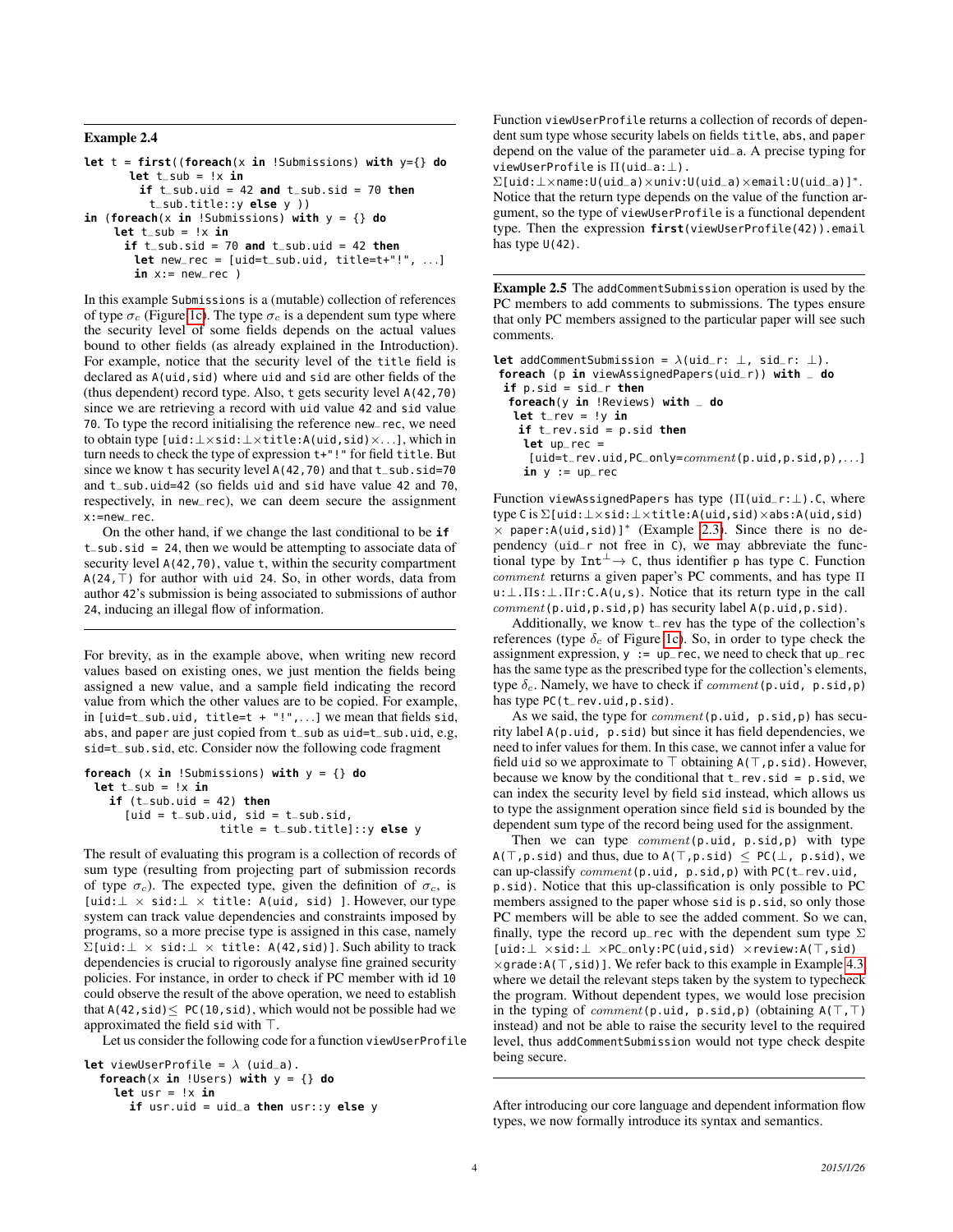<span id="page-4-1"></span>

Figure 2: Syntax: expressions, values, conditions, terms

## <span id="page-4-0"></span>3. Core Language

Our core language (Figure [2\)](#page-4-1) is a higher-order functional language with references and primitive collections. Primitive values  $(v)$  include abstractions, booleans, records, collections (lists of values, also present in languages such as DMinor [\[3\]](#page-11-6)), and locations. We consider two values  $v, u$  equal,  $v = u$ , when they are the same up to reordering of record labels, and assume intensional equality on lambda abstractions. Expressions (e) include let-expression, conditional, application, field access, cons operator to add an element to a collection, collection iterator, values, variables, locations, references, dereference and assignment. These primitives are to be understood as usual, namely the collection iterator **foreach** computes the accumulated value of a list's elements, as showed in the examples of Section [2.](#page-1-0) For readability purposes, we sometimes use the more natural concrete syntax adopted in the previous section. We assume other basic data types (integers, strings) and associated operations, such as **first**(-) and **rest**(-) for collections (but omit standard details). To illustrate primitive types, we will usually include just booleans in our formal presentation. As for abbreviations, we use an overbar to represented indexed sets of syntactic elements. Concretely,  $[\overline{m=e}]$  stands for  $[m_1=e_1,\ldots,m_n=e_n]$ , and  $\overline{e}$  stands for  ${e_1, \ldots, e_n}$ . Logical conditions c are used in conditionals, which we require to be pure (side-effect free). We also consider terms  $V$ , used in conditions, e.g., terms are values that may be checked for equality. Pure expressions are those side-effect free, in concrete, all expressions except assignment, reference expressions and deference.

Programs in our language are closed expressions. The operational semantics is defined using a reduction relation, defined by the rules in Figure [3,](#page-5-0) which basically extend the standard ones for a call-byvalue  $\lambda$ -calculus. Reduction is defined between configurations of the form  $(S; e)$ , where S is a store, and e is an expression. A reduction step of the form  $(S; e) \longrightarrow (S'; e')$  states that expression e under state  $S$  evolves in one computational step to expression  $e'$  under state S'. A store S is a mapping from *locations* to values. Reduction rules follow predictable lines, we briefly comment on the less standard ones. Rules (*foreach-left*) and (*foreach-right*) reduce the first and second expressions of the list iterator operator, respectively. These rules, together with rule (*foreach*), imply an evaluation order from left to right. Evaluation of (store independent) logical conditions is given by the map  $C : c \rightarrow \{true, false\}$ , using an auxiliary evaluation map for closed terms  $\mathcal{T}: V \to v$ , defined as expected (see [\[34\]](#page-11-8) for more details).

## 4. Type System

As already discussed above, our type system for information flow builds on fairly traditional concepts from information flow type systems [\[1,](#page-11-0) [12\]](#page-11-3), but crucially explores a notion of type dependency on security labels, in a way that cleanly fits within a standard framework of dependent type theory with canonical dependent functional and sum types. We assume a multilevel security approach that classifies information into security compartments, according to some given security lattice, and mediates users access to data according to the security clearance they possess. As in typical typebased information flow analyses, types are annotated with a security label. In our system, we consider value dependent security labels  $\ell(\bar{v})$ , so our types take the form  $\tau^s$  where  $\tau$  is a data type and s is a (indexed) security label  $\ell(\bar{v})$  - non-indexed labels may be represented by  $\ell(\top)$ .

If an expression e is assigned type  $\tau^s$  then the system must ensure that only users with enough permissions to read information at security level s have access to the value computed by e. Otherwise, the result of e is assumed to be opaque and thus cannot be observed by such an user. As for the attacker model, we assume an attacker can observe information, including stored data, that has security level  $\perp$  (public), and may be a user of the system. So interaction with the system is possible using the core language we show here. This view is extended to any given security level, so that attackers with access to data classified at security level s can only observe information classified up to s.

*Security Labels and Security Lattice.* Security labels, which we consider in general to be value dependent, have the form  $\ell(\bar{v})$ , where  $\overline{v}$  is a list of security label indexes. Label indexes are given by:

| $v :=$ |                  | (label indexes)    |                               |            |
|--------|------------------|--------------------|-------------------------------|------------|
|        |                  | (top)              |                               | (bot)      |
|        | true             | (true)             | false                         | (false)    |
|        | $\overline{v}$   | (collection)       | $\left[\overline{m:v}\right]$ | (record)   |
|        | x.m              | (field selection)  | $\boldsymbol{x}$              | (variable) |
|        | $\boldsymbol{m}$ | (field identifier) |                               |            |

We call *concrete* a security label if all of its indexes is  $\bot$ ,  $\top$ , or a value  $v$ , not a (record) field identifier  $m$  or a variable  $x$ . As made clear below, labels indexed by a simple field identifier, e.g.,  $\ell(m)$ , only make sense in the scope of a field  $m$  in a dependent sum type.

We consider a general notion of security lattice. We require the lattice  $\mathcal L$  elements to be concrete security labels, with  $\top$  the top element (the most restrictive security level), and ⊥ the bottom element (the most permissive security level), and  $\sqcup$ ,  $\sqcap$ , denote the join and meet operations respectively. The lattice partial order is noted  $\leq$  and  $\lt$  its strict part; we write s#s' to assert that neither  $s \leq \overline{s'}$  nor  $s' \leq s$ . As suggested above, dependent security labels  $\ell(\perp)$  and  $\ell(\top)$  are interpreted as approximations to the "standard" non-value dependent label  $\ell$ . We thus require that for any values  $v_1, \ldots, v_n$  that make the label  $\ell(v_1, \ldots, v_n)$  concrete,  $\ell(\overline{\perp}) \leq \ell(v_1, \ldots, v_n) \leq \ell(\overline{\perp})$  holds in the given security lattice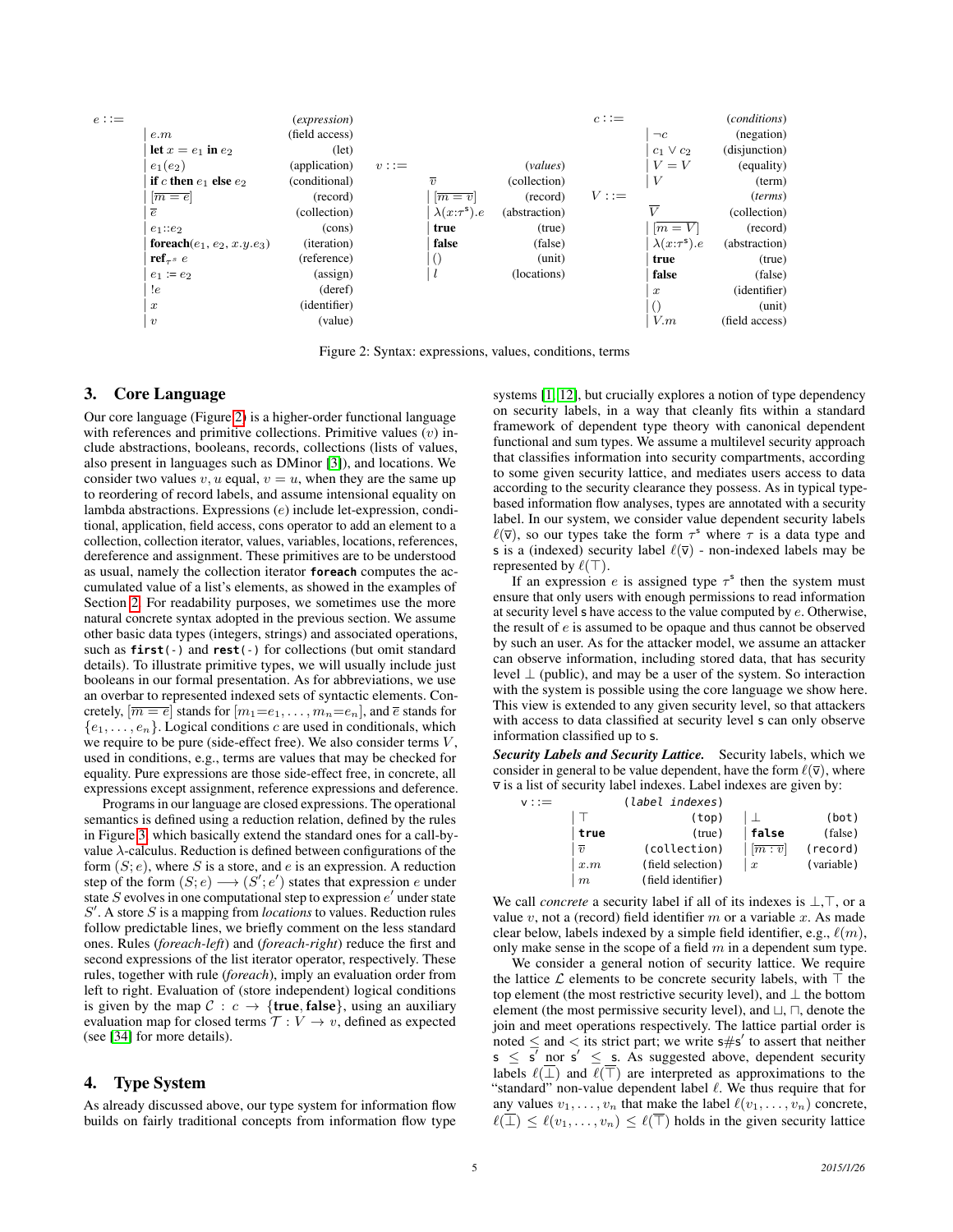<span id="page-5-0"></span>(*app-left*) (S; e1) −→ (S 0 ; e 0 1 ) (S; e1(e2)) −→ (S<sup>0</sup> ; e 0 1 (e2)) (*app-right*) (S; e2) −→ (S 0 ; e 0 2 ) (S; (λ(x : τ s1 1 ).e)(e2)) −→ (S 0 , (λ(x : τ s1 1 ).e)(e 0 2 )) (*app*) (S; (λ(x : τ s1 1 ).e)(v)) −→ (S; e{v/x}) (*if-true*) <sup>C</sup>Jc<sup>K</sup> (S; **if** c **then** e<sup>1</sup> **else** e2) −→ (S; e1) (*if-false*) ¬CJc<sup>K</sup> (S; **if** c **then** e<sup>1</sup> **else** e2) −→ (S; e2) (*ref-left*) (S; e) −→ (S 0 ; e 0 ) (S;**ref**τ<sup>s</sup> e) −→ (S<sup>0</sup> ;**ref** <sup>τ</sup><sup>s</sup> e 0) (*ref-right*) l 6∈ dom(S) (S;**ref** <sup>τ</sup><sup>s</sup> v) −→ (S ∪ {l 7→ v}; l) (*assign-left*) (S; e1) −→ (S 0 ; e 0 1 ) (S; e<sup>1</sup> := e2) −→ (S 0 ; e 0 1 := e2) (*assign-right*) (S; e2) −→ (S 0 ; e 0 2 ) (S; l := e2) −→ (S 0 ; l := e 0 2 ) (*assign*) l ∈ dom(S) (S; l := v) −→ (S[l 7→ v]; ()) (*deref-left*) (S; e) −→ (S 0 ; e 0 ) (S; !e) −→ (S 0 ; !e 0 ) (*deref*) S(l) = v (S; !l) −→ (S; v) (*foreach-left*) (S; e1) −→ (S 0 ; e 0 1 ) (S;**foreach**(e1, e2, x.y.e3) −→ (S 0 ;**foreach**(e 0 1 , e2, x.y.e3)) (*foreach-right*) (S; e2) −→ (S 0 ; e 0 2 ) (S;**foreach**(v, e2, x.y.e3) −→ (S 0 ;**foreach**(v, e<sup>0</sup> 2 , x.y.e3)) (*foreach*) v<sup>l</sup> = h::hs (S;**foreach**(v<sup>l</sup> , v, x.y.e3) −→ (S;**foreach**(hs, e3{h/x}{v/y}, x.y.e3)) (*foreach-base*) (S;**foreach**({}, v, x.y.e3) −→ (S; v) (*let-left*) (S; e1) −→ (S 0 ; e 0 1 ) (S; **let** x = e<sup>1</sup> **in** e2) −→ (S<sup>0</sup> ; **let** x = e 0 1 **in** e2) (*let-right*) (S; **let** x = v **in** e2) −→ (S; e2{v/x}) (*field-right*) (S[. . . m:v . . .].m) −→ (S; v) (*record*) (S; e) −→ (S 0 ; e 0 ) (S; [. . . m:e . . .]) −→ (S 0 ; [. . . m:e 0 . . .]) (*list*) (S; e) −→ (S 0 ; e 0 ) (S; {. . . e . . .}) −→ (S<sup>0</sup> ; {. . . e<sup>0</sup> . . .}) (*field-left*) (S; e) −→ (S 0 ; e 0 ) (S; e.m) −→ (S<sup>0</sup> ; e 0 .m) (*cons-left*) (S; e1) −→ (S 0 ; e 0 1 ) (S; e1::e2) −→ (S<sup>0</sup> ; e 0 1 ::e2) (*cons-right*) (S; e2) −→ (S 0 ; e 0 2 ) (S; v::e2) −→ (S<sup>0</sup> ; v::e 0 2 ) (*cons*) (S; v::{v1, . . . , vn}) −→ (S; {v, v1, . . . , vn})

#### Figure 3: Reduction

<span id="page-5-1"></span>

| $s, r, t, q ::=$                                 | $\ell(\overline{\mathsf{v}})$       | security label          |  |
|--------------------------------------------------|-------------------------------------|-------------------------|--|
| $\tau^{\mathsf{s}}$ , $\sigma^{\mathsf{s}}$ : := | $ $ Bool $^{\mathrm{s}}$            | bool type               |  |
|                                                  | $(\Pi x:\tau^s.r;\sigma^q)^t$       | dependent function type |  |
|                                                  | $\sum [m:\tau^s]^r$                 | dependent sum type      |  |
|                                                  |                                     | collection type         |  |
|                                                  | $ref(\tau^s)^t$<br>cmd <sup>s</sup> | reference type          |  |
|                                                  |                                     | command type            |  |
| Figure 4: Types                                  |                                     |                         |  |

 $\mathcal{L}$ , and that the ordering between labels is well defined and satisfies the lattice property (i.e., well defined meets and joins, etc). We assume that the intended lattice (required for each particular security analysis) is specified by a list of schematic assertions of the form  $\forall \overline{x}.\ell_1(\overline{u}) \leq \ell_2(\overline{v})$ , where the (optional)  $\overline{x}$  may occur in  $\overline{u}, \overline{v}$ . We already gave examples of lattice assertions in Section [2.](#page-1-0)

*Types.* The type structure (Figure [4\)](#page-5-1) includes boolean, unit (or command), reference, dependent sum, dependent function, and collection types. In collection type  $\tau^{*s}$  each collection element has type  $\tau^s$ . We assume other basic types, such as integers and strings with their associated operations, not formalised for the sake of simplicity, but used in examples. Dependent sum types and dependent functional types assume a key role in our type system as they allows us to express (runtime) value dependency on security labels, as already highlighted. A dependent sum type has the form

$$
\Sigma[m_1:\tau_1^{\mathsf{s}_1}\times\ldots\times m_n:\tau_n^{\mathsf{s}_n}]^{\mathsf{t}}
$$

where any of the security labels  $s_i$  with  $i > 1$  may be dependent on previous fields (via the field identifier). For instance, the type

#### $\Sigma[\texttt{uid}:\bot \times \texttt{name}:\texttt{user}(\texttt{uid})]^\bot$

is a dependent sum type where field name has the value dependent security level, user(uid), which is indexed by the (runtime) value in field uid. A dependent functional type has the general form

$$
(\Pi x{:}\tau^{\rm s}.{\rm r};\sigma^{\rm q})^{\rm t}
$$

where the (security level of) the codomain type  $\sigma$ <sup>q</sup> may depend on the value of the argument (denoted by the bound variable  $x$ ). Level r specifies a lower bound on the security level of the function effects (writes), if omitted it is assumed to be ⊥. When x does not occur free in  $\sigma^q$  we write  $(\tau^s \overset{r}{\rightarrow} \sigma^q)^t$  for the type above, or simply  $(\tau^s \rightarrow \sigma^q)$ <sup>t</sup> if r is  $\perp$ . Notice that in source types and programs nonconcrete security labels may only occur in the context of dependent sum types and dependent functional types. Also, even if types for collections are homogeneous, due to the presence of dependent sum types, the system accommodates collections of elements containing data in different, possibly incomparable, security compartments.

*Dependencies in Security Labels.* As stated earlier, and for natural reasons, the security lattice only relates concrete labels. As such, at some points, our type system is required to approximate runtime values to eliminate dependencies occurring in security labels. For example, should we project field name of a record typed with  $\Sigma[\texttt{uid} : \bot \times \texttt{name} : \texttt{user}(\texttt{uid})]^\bot$ , then we would need to eliminate the field dependency in the resulting type's security label, user(uid), into either user(s) if the actual name s can be deduced from the computational context as is often the case, or, at least, by user( $\top$ ). Dually, it may also be necessary to capture value dependencies in security labels, e.g., if we declare a reference of type  $\Sigma[\text{uid}: \bot \times \text{name}: \text{user}(\text{uid})]^\bot$  and then initialise with a record with type  $\Sigma[\texttt{uid} : \bot \times \texttt{name} : \texttt{user}(0)]^{\bot}$ , then we would need to introduce the field dependency in user(0). We achieve such introduction and elimination of dependencies in security labels by: (1) tracking knowledge regarding dependencies in a constraint set  $S$ carried along in typing judgements; (2) using a equational theory to entail runtime values or dependencies, depending whether we are eliminating or capturing dependencies in security labels.

A constraint set  $S$  is a finite set of equational constraints of the A constraint set *O* is a ninte set of equational constraints of the form  $e \doteq e'$  where  $e, e'$  are pure (without side-effects) expressions. We assume a decidable sound equational theory, talking about basic data such as booleans, integers, records, etc, and write  $S \models e \models e'$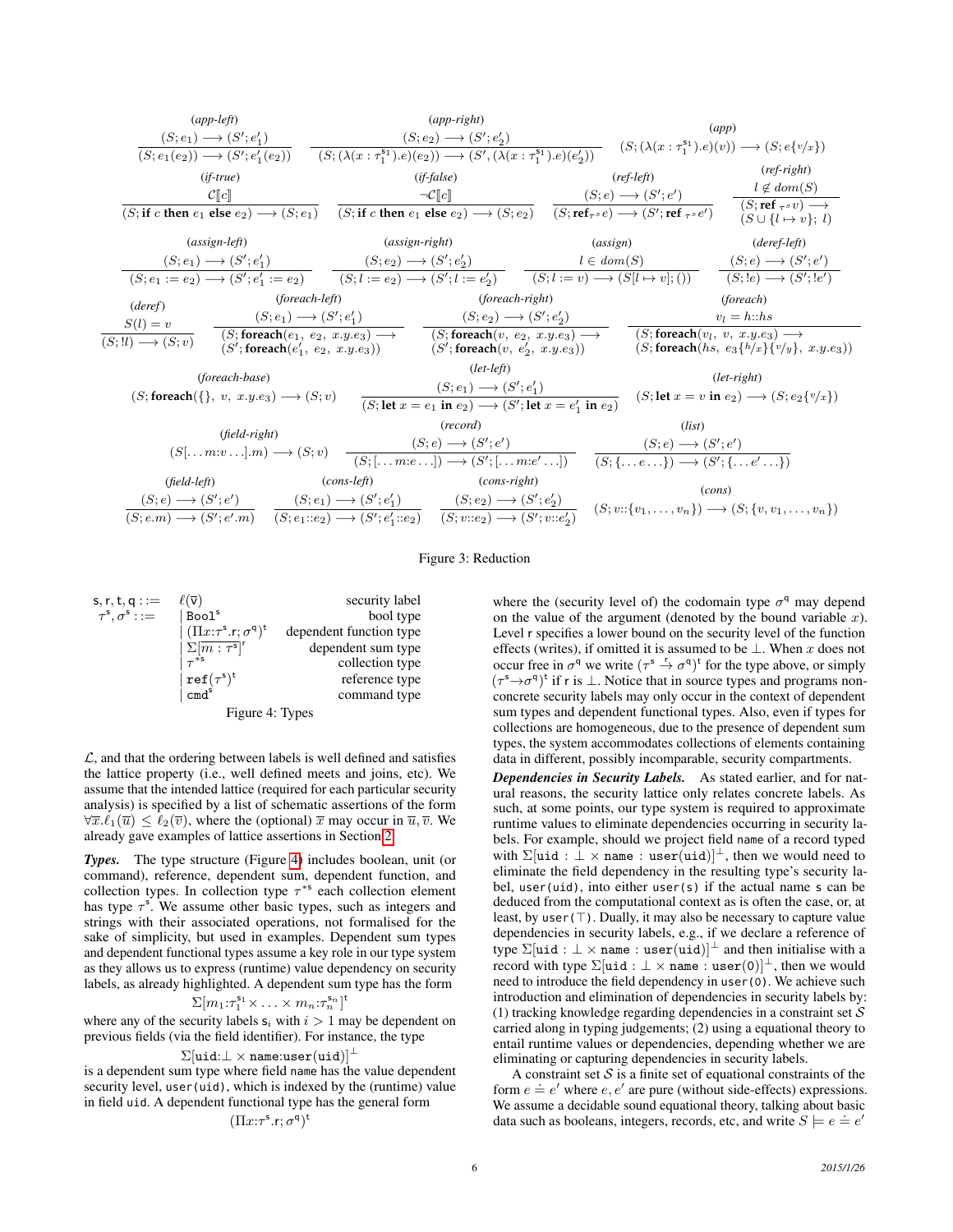<span id="page-6-0"></span>
$$
\begin{array}{ccc}\n(s\text{-}indexLeft) & (s\text{-}indexRight) & (s\text{-}record) \\
\ell(T) \le s & s \le \ell(\bot) & \forall_i \ \tau_i^{s_i} <: \tau_i^{s_i'} \ t' \le t \\
\tau^{\ell(v)} <: \tau^s & \tau^s <: \tau^{\ell(v)} & \sum[m: \tau^s]^t <: \sum[m: \tau^{s'}]^t'\n\end{array}
$$
\n
$$
\begin{array}{ccc}\n(s\text{-}expr) & s\text{-}arrow \\
s \le s' & \tau^s <: \tau^s & \sigma^q <: \sigma^{q'} & \tau' \le r \\
\hline\n\tau^s <: \tau^{s'} & (\Pi x: \tau^s \cdot r; \sigma^q)^t <: (\Pi x: \tau^{s'} \cdot r'; \sigma^{q'})^t\n\end{array}
$$



for the entailment of  $e \doteq e'$  given the constraints in S. We also naturally require  $\dot{=}$  to be compatible with reduction in the sense that for any  $e, e'$  pure if  $(S; e) \longrightarrow (S; e')$  then  $\models e \doteq e'.$  As for any equational theory, we assume that  $S \models E$  and  $S \cup \{E\} \models E'$ implies  $S \models E'$  (deduction closure). We denote by  $S\{x \stackrel{\doteq}{=} e\}$ the set  $S \cup \{x = e\}$  if e is a pure expression, and S otherwise. For instance,  $\{x.\texttt{uid=uid_r}, \texttt{uid_r=42}\}$  = x.uid = 42. For the purpose of this work we consider constraint solving issues inside a black-box, subject to the mentioned general requirements. We do not specify any particular equational theory since its precise formulation is orthogonal to our analysis, as long as it is decidable and sound (the more complete the theory the better).

*Typing Judgements and Rules.* A typing judgment has the form

 $\Delta \vdash_{\mathcal{S}}^{\mathsf{r}} e : \tau^{\mathsf{s}}$ 

It asserts that expression e has type  $\tau^s$  under typing environment  $\Delta$ , given constraints  $S$ . The label s states that the value of expression  $e$ does not depend on data classified with security levels above s or incomparable with s. As expected from type-based approaches to information flow analysis, our type system ensures that information only flows upwards the security lattice, e.g., only from a level l to a level h such that  $l \leq h$ . Label r is concrete and expresses the security level of the computational context (cf. the "program counter" [\[18,](#page-11-9) [22\]](#page-11-10)), a familiar technique to prevent implicit flows. Typing declarations assign types to identifiers  $x:\tau^s$ , and types to locations,  $l:\tau^s$ . A typing environment  $\Delta$  is a list of typing declarations. In Figure [6](#page-7-1) we show the typing rules. The system also relies on a simple subtyping relation, denoted  $\lt$ :, which allows up-classification of security labels, defined in Figure [5.](#page-6-0) Rules *s-indexLeft/Right/expr* rely on the lattice order, where we consider  $s \leq s'$  to be an instance of a lattice assertion, in rule  $s\text{-}expr$  we assume  $\tau$  not to be dependent type. We also define well-formed types and well-formedness definition of typing contexts, denoted as as  $\Delta \vdash \diamond$ . Well-formed types are denoted by judgment  $\Delta \vdash^{\mathcal{N}} \tau^s$ , stating that type  $\tau^s$  is well-formed under typing context  $\Delta$ , given names set  $\mathcal N$ . The full set of rules defining well-formed types can be found in [\[34\]](#page-11-8).

We avoid commenting on typing rules standard for any typed λ-calculus and focus on key typing rules specific to our system. For simplicity and w.l.o.g we consider in our presentation that security labels are indexed by a single label index, assuming the obvious extension of type rules to deal with labels with multiple indexes, when necessary, e.g, in examples. In rule (*t-record*) we require the security label of record values to be, at most, the greatest lower bound of all the security labels occurring in their fields, otherwise implicit flows could occur on assignments of record values. Since a field's security label s may have dependencies, we approximate the values they denote with  $\perp$ , via  $\frac{1}{s}$ . Notice that this allows (but does not force) records storing both private and public data to be classified as public. Such a scenario is in fact, secure, as will only leak, at most, information that a record is present, but not the field contents (except those classified as public). We will get back to this discussion below. Rule (*t-app*) is the expected rule for any value dependent function application where free occurrences of  $x$ in the result type are replaced with a value v. In our system we

approximate the argument value  $v$  of  $e_2$  via constraint entailment approximate the argument value v or  $\epsilon_2$  via constraint entailment<br>given the additional knowledge  $x = e_2$ , otherwise we set  $v = T$ . In rule (*t-foreach*), we require the security level of all sub expressions to be the same. This is required to disallow insecure programs such as, e.g., in which one could count the elements of a collection classified with a high security level, and assign the result to a low level.

Example 4.1 Suppose we have collection top\_secrets with elements classified at security level  $\top$  and consider the code snippet.

**foreach** (x **in** top\_secrets) **with** count = 0 **do** count+1

This code can only be typed as  $int<sup>T</sup>$ . If we allowed the body of the foreach loop to be typed at a level lower that  $\top$ , we could type the result of the above program at security level ⊥ since the computation only involves values at that level. That, however, would represent an implicit flow since one could then observe some information about collection top\_secrets at level  $\perp$ , namely its number of elements, breaking noninterference. On the other hand, assume boxed to be a collection of records typed as boxed :  $(\Sigma | \text{secret}: \text{string}^{\top}|)^{*\perp}.$ All fields contents of the collection's records are classified as high  $(T)$ , but the records themselves and the collection itself is classified as low  $(\perp)$ . In this case, it is possible to type

#### **foreach**  $(x \textbf{in} boxed) with count = 0 do count+1$

with type  $int<sup>⊥</sup>$ . This means that the collection and its records (borders) are visible entities at level ⊥, while the actual record field contents are concealed from the same level. With this spec, it would be allowed to a low observer to observe the collection size, but not the contents of the secret fields, preserving non-interference.

Rule (*t-if*) is as expected: to prevent implicit flows from occurring, we raise the security level of the computational context to the least upper bound of its current level with the logical condition's security level. Moreover, we enforce the security level of both branches and the logical condition to be the same, and track knowledge to the constraint set  $S$  about the condition's value in each branch. Rules (*t-refineRecord*) and (*t-unrefineRecord*), adequate to our dependent labeled sum types, correspond to introduction and elimination rule for (value-dependent) existential types. Rule (*t-refineRecord*) potentially introduces a dependent sum type by indexing a label with field  $m_j$ , given that a concrete witness value v can be identified from  $m_i$  via constraint entailment. The converse is achieved with rule (*t-unrefineRecord*), that is, one may eliminate a field dependency (and potentially a dependent sum type) by replacing such a field with a concrete value witness, derivable as discussed for the (*trefineRecord*) rule. We illustrate with some examples.

Example 4.2 Recall the viewAuthorPapers from Example [2.2,](#page-1-1)

**let** viewAuthorPapers =  $\lambda$  (uid\_a). **foreach**(x **in** !Submissions) **with** y = {} **do let** tuple = !x **in if** tuple.uid = uid\_a **then** tuple::y **else** y

While typing expression tuple::y, while typing the **then** branch, we obtain type Σ[uid:⊥ × sid:⊥ × title:A(uid,sid) × abs:A(uid,sid) × paper:A(uid,sid)]<sup>\* $\perp$ </sup>. However, at this point, we know that tuple.uid = uid\_a, which was added to the constraint set  $S$  according to rule  $(t\text{-}if)$ . So, to type tuple, we can apply straint set  $\sigma$  according to full  $(r - y)$ . So, to type tuple, we can apply<br>rule (*t-unrefineRecord*), adding a new constraint  $\{x = \text{tuple}\}\$ for a fresh identifier  $x$ , and entail

 $\mathcal{S} \cup \{\texttt{tuple}.\texttt{uid}= \texttt{uid} = \texttt{true}, \ x \texttt{= tuple}\} \models x.\texttt{uid} \texttt{=uid} \texttt{=a}$ to eliminate the field dependency uid in the security label, obtaining the type  $\Sigma$ [uid: $\bot \times$  sid: $\bot \times$  title:A(uid\_a,sid)  $\times$ abs:A(uid\_a,sid)  $\times$  paper:A(uid\_a,sid)] $^{\perp}$ .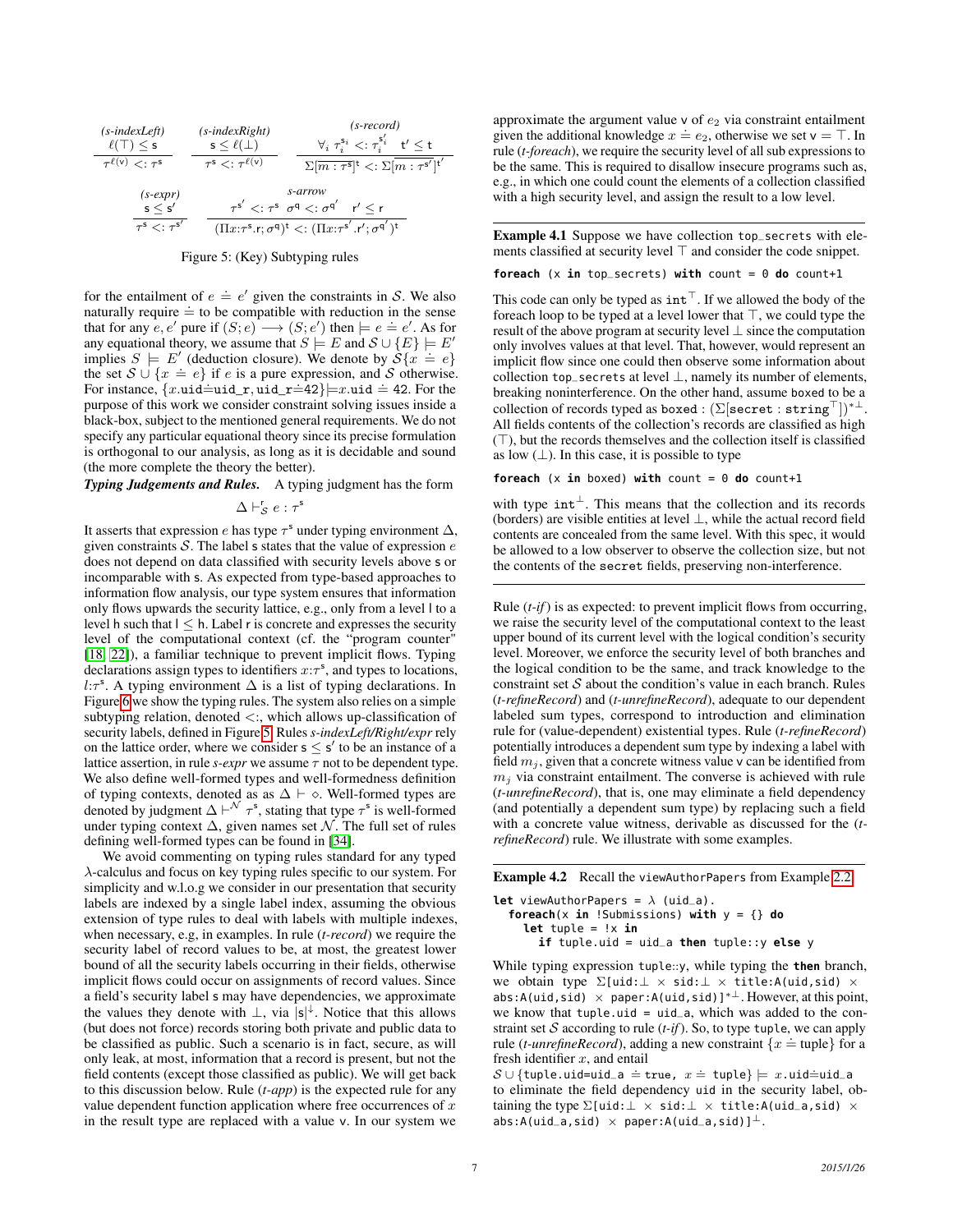<span id="page-7-1"></span>
$$
\frac{\Delta F_S \ e : \Sigma[\ldots, x_{m_i}; \tau_i^{s_i} \times \ldots]^{s'}}{\Delta F_S \ c : \Sigma[\ldots, x_{m_i}; \tau_i^{s_i} \times \ldots]^{s'}} \frac{\Delta F_S \ e : \Sigma[\ldots, x_{m_i}; \tau_i^{s_i} \times \ldots]^{s'}}{\Delta F_S \ c : \Sigma[\ldots, x_{m_i}; \tau_i^{s_i} \times \ldots]^{s}} \frac{\Delta F_S \ e : \Sigma[\ldots, x_{m_i}; \tau_i^{s_i} \times \ldots]^{s}}{\Delta F_S \ c : \Sigma[\ldots, x_{m_i}; \tau_i^{s_i} \times \ldots \times m_i; \tau_i^{s_i} \times \ldots]^{s}} \frac{\Delta F_S \ c : \Sigma[\ldots, x_{m_i}; \tau_i^{s_i} \times \ldots \times m_i; \tau_i^{s_i} \times \ldots]^{s}}{\Delta F_S \ c : \Sigma[\ldots, x_{m_i}; \tau_i^{s_i} \times \ldots \times m_i; \tau_i^{s_i} \times \ldots \times m_i; \tau_i^{s_i} \times \ldots \times m_i; \tau_i^{s_i} \times \ldots \times m_i; \tau_i^{s_i} \times \ldots \times m_i; \tau_i^{s_i} \times \ldots \times m_i; \tau_i^{s_i} \times \ldots \times m_i; \tau_i^{s_i} \times \ldots \times m_i; \tau_i^{s_i} \times \ldots \times m_i; \tau_i^{s_i} \times \ldots \times m_i; \tau_i^{s_i} \times \ldots \times m_i; \tau_i^{s_i} \times \ldots \times m_i; \tau_i^{s_i} \times \ldots \times m_i; \tau_i^{s_i} \times \ldots \times m_i; \tau_i^{s_i} \times \ldots \times m_i; \tau_i^{s_i} \times \ldots \times m_i; \tau_i^{s_i} \times \ldots \times m_i; \tau_i^{s_i} \times \ldots \times m_i; \tau_i^{s_i} \times \ldots \times m_i; \tau_i^{s_i} \times \ldots \times m_i; \tau_i^{s_i} \times \ldots \times m_i; \tau_i^{s_i} \times \ldots \times m_i; \tau_i^{s_i} \times \ldots \times m_i; \tau_i^{s_i} \times \ldots \times m_i; \tau_i^{s_i} \times \ldots \times m_i; \tau_i^{s_i} \times \ldots \times m_i; \tau_i^{s_i} \times \ldots \times m_i; \tau_i
$$

Figure 6: Typing Rules

Finally, in both branches, y is typed as the collection type with element type the dependent sum type above (since we are adding tuple to y and the conditional branches must have the same type). So function viewAuthorPapers is assigned type Π  $(\texttt{uid}_a:\bot).\Sigma[\texttt{uid}:\bot\times \texttt{ sid}:\bot\times \texttt{title}:A(\texttt{uid}_a,\texttt{sid})\times \ldots]^{*\bot}.$ 

<span id="page-7-0"></span>Example 4.3 We now refer back to Example [2.5.](#page-3-0) For clarity, we abbreviate dependent sum types and mention only the record fields relevant for the discussion.

**let** addCommentSubmission =  $\lambda$ (uid\_r:  $\perp$ , sid\_r:  $\perp$ ). **foreach** (p **in** viewAssignedPapers(uid\_r)) **with** \_ **do if** p.sid = sid\_r **then foreach**(y **in** !Reviews) **with** \_ **do let** t\_rev = !y **in if** t\_rev.sid = p.sid **then let** up\_rec = [uid=t\_rev.uid, PC\_only= $comment(p.util,p.sid,p),...]$  $in y := up\_rec$ 

To typecheck  $y := up$  rec we need to type  $up$  rec with the declared type for the elements of collection Reviews, which is type  $\delta_c$  in Figure [1c.](#page-2-0) As shown in Example [2.5,](#page-3-0) identifier p has type

$$
\Sigma
$$
[uid:  $\bot \times \text{sid}: \bot \times ... \times \text{title}:A(\text{uid}, \text{sid})$ ]

The type for  $comment(p.util.p.sid,p)$  has level  $A(p.util.p.sid)$ . By the lattice order  $A(p.util, p.sid) \le PC(\bot, p.sid)$  and by  $(t$  $indexRight)$  we get  $PC(\perp, p.sid) \le PC(t_{rev}.uid, p.sid)$ , hence  $A(p.uid, p.sid) \le PC(t_{rev}.uid, p.sid)$ . We may then type the PC\_only record field with PC(t\_rev.uid,p.sid). At this point, we tracked the following knowledge (via conditionals and letexpressions) into the following constraint set:

 $\{ p.sid = sid_r, t_rev.sid = p.sid,$ up\_rec .<sup>=</sup> [uid = t\_rev.uid, sid = t\_rev.sid,

 $PC\_only = comment(p.uid,p.sid,p), ...]$ 

Let us typecheck up\_rec in the context of the assignment  $y :=$ up\_rec. After typing the record value, we eliminate field dependencies, adding to S the constraint  $\{x = \text{up\_rec}\}\)$ , for a fresh x. Then, we can derive the entailments

 $S, x \doteq$  up\_rec  $\models x \cdot \text{sid} = \text{p} \cdot \text{sid}$ 

 $S, x \doteq \text{up\_rec} \models x \cdot \text{uid} \doteq \text{t\_rev} \cdot \text{uid}.$ 

So we refine the type of the PC\_only field to PC(uid,sid) by (*t-refineRecord*) and type the record bound to up\_rec with the dependent type Σ[uid:⊥,sid:⊥, PC\_only:PC(uid,sid), . . .], thus matching the expected type of reference y.

By allowing the (*t-refineRecord*) and (*t-unrefineRecord*) rules to approximate the security label to a field identifier of another record, as we just did in Example [4.3,](#page-7-0) we retrieve essential precision in our analysis, required to obtain the correct typing for PC\_only, PC(uid, sid), and to typecheck function addCommentSubmission.

We briefly overview the remaining typing rules. Rule (*t-ref*) imposes a lower bound on the security level of the expression initializing the reference allocation to the computational context security level. Otherwise, illegal implicit flows could occur. For instance, in **let** x = (**if** high **then ref**<sub> $τ$ </sub> low) **in** !x, we would be able to observe that a new reference was allocated. Rule (*t-deref*) sets the reference's security level as the lower bound for the deference's security level, to prevent implicit flows since references are typed initially at security level ⊥ but may raise to a different security level, given the computational context. For instance,

**let**  $x = \mathbf{ref}_{\tau^{\perp}}$  low **in** (let  $y = (\mathbf{if} \text{ high then } x \text{ else } \mathbf{ref}_{\tau}^{\top})$ 0) **in** !y), would leak the value of high at low level, but does not typecheck . In (*t-assign*), we require that the least upper bound of the computational context security label and the reference's security level to be the lower bound of the content's security level. This way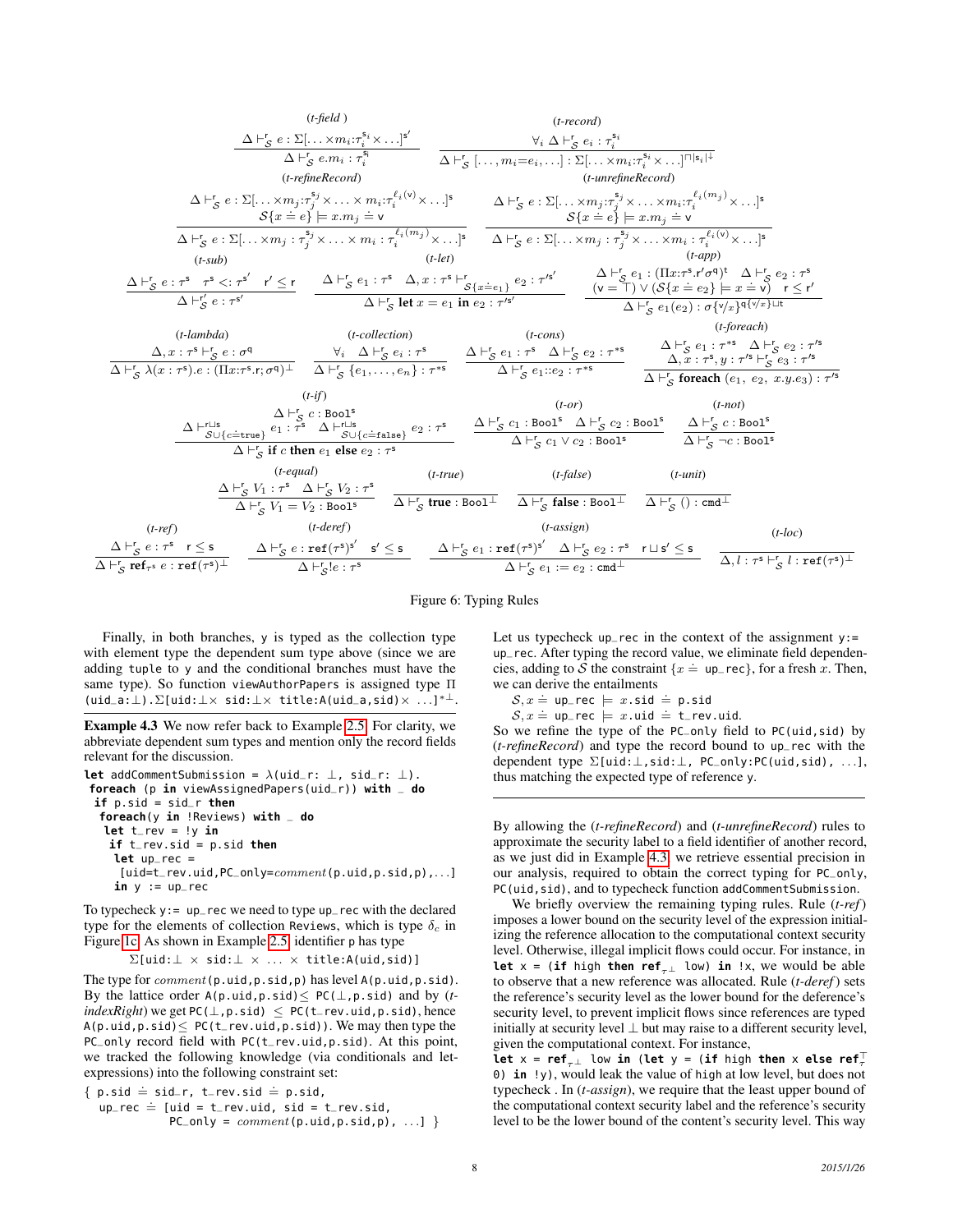one can safely type basic values and commands at the ⊥ level, even at higher computational contexts.

# <span id="page-8-3"></span>5. Type Preservation and Non-Interference

In this section we present our main technical results: Theorem [5.4](#page-8-0) (Type Preservation) - types are preserved by the reduction relation; Theorem [5.5](#page-8-1) (Progress) - well-typed expressions are either a value or have a reduction step; and Theorem [5.11](#page-8-2) (Non-interference) - well-typed expressions preserve non-interference. Our results establish that our system ensures that well-typed programs do not leak confidential information under the security policy prescribed by the assumed security lattice. In other words, data does not flow from a security compartment to another if they are unrelated or if it is a down-flow in the security lattice. For detailed proofs see [\[34\]](#page-11-8). *Type Safety.* We start by introducing some preliminary definitions.

**Definition 5.1 (Store Consistency)** Let  $\Delta$  be a typing environment and  $S$  a store, we say store  $S$  is consistent with respect to typing environment  $\Delta$ , denoted as  $\Delta \vdash S$ , if  $dom(S) \subseteq dom(\Delta)$  and  $\forall l \in dom(S)$  then  $\Delta \vdash_S^r S(l) : \Delta(l)$ .

**Definition 5.2 (Well-typed Configuration)** A configuration  $(S; e)$ is well-typed in typing environment  $\Delta$  if  $\Delta \vdash S$  and  $\Delta \vdash_S^r e:\tau^s$ .

Theorem [5.4](#page-8-0) says that well-typed configurations remain well-typed after a reduction step, and possibly the final configuration is extended with new locations in the state.

# Lemma 5.3 (Substitution Lemma)

If  $\Delta$ ,  $x:\tau'^{s'} \vdash_S^r e:\tau^s$  and  $\Delta \vdash_S^{r'} v:\tau'^{s'}$  then  $\Delta \vdash_S^r e\{v/x\}:(\tau^s)\{v/x\}$ .

<span id="page-8-0"></span>Theorem 5.4 (Type Preservation)

Let  $f v(e) \cup f v(\tau^{\overline{s}}) = \emptyset$ ,  $vars(\Delta) = \emptyset$ ,  $\Delta \vdash S$  and  $\Delta \vdash_S^r e : \tau^{\overline{s}}$ .  $\mathit{If}(S;e) \longrightarrow (S';e')$  then there is  $\Delta'$  such that  $\Delta' \vdash_S^r e' : \tau^s, \Delta' \vdash S'$  and  $\Delta \subseteq \Delta'$ .

Theorem [5.5,](#page-8-1) states that well-typed programs never get stuck.

Theorem 5.5 (Progress)

Let  $\Delta \vdash_S^r e:\tau^s$  and  $\Delta \vdash S$ *. If* e is not a value then  $(S; e) \longrightarrow (S'; e').$ 

*Noninterference Theorem.* To develop our main noninterference result, we now introduce some relevant concepts. The first is the relation of store equivalence up to a security level s. Auxiliary function  $redact(\Delta, S, s)$  returns the store obtained by "redacting" (replacing with a dummy value  $\star$ ) all stored values in S with security level higher than s, or incomparable with s (detailed definitions in [\[34\]](#page-11-8)). Two well-typed stores  $S_1, S_2$  are said to be equivalent up to level s, written  $S_1 = S_2$ , if  $redact(\Delta, S_1, s) = redact(\Delta, S_2, s)$ .

**Definition 5.6 (Store Equivalence)** Let  $\Delta \vdash S_1$  and  $\Delta \vdash S_2$ . Then  $S_1$  is equivalent to  $S_2$  up to level s (written  $S_1 = S_2$ ) if and only if  $\text{redact}(\Delta, S_1, \mathsf{s}) = \text{redact}(\Delta, S_2, \mathsf{s}).$ 

**Example 5.7** Assume user(42)#user(666), and let  $S_1$  and  $S_2$  be stores containing location private\_file. Also, let private\_file have type  $\Sigma$ [uid: $\bot \times$  content:user(uid)] under typing environment  $\Delta$ , which also types both stores.

Then if  $S_1$ (private\_file) = {(42, "xpto"), (666, "fire")}, and  $S_2$ (private\_file) = {(42, "puppies"), (666, "fire")}. We have  $S_1 =_{user(666)} S_2$  since the values "xpto" and "puppies", classified as user(42), are not visible at level user(666), because  $redact(\Delta, S_1, user(666)) = \{(42, \star), (666, "fire")\} =$  $\text{redact}(\Delta, S_2, \text{user}(666))$ .

However,  $S_1$  and  $S_2$  are not equivalent at security level user(42),  $S_1 =_{user(42)} S_2$ , since the values "xpto" and "puppies" are visible at level user(42).

In fact,  $redact(\Delta, S_1, user(42)) = {(42, "xpto"), (666, ∗)} \neq$  $\{(42, "puppies"), (666,*)\} = redact(\Delta, S_2, user(42)).$ 

<span id="page-8-4"></span>

Figure 7: Equivalence of expressions up to level s (sample rules)

Useful to formulations of non-interference results is the introduction of a relation of expression equivalence, relating expressions at the same type and security level. Technically, program expressions  $e_1$ and  $e_2$  are equivalent up to level s if they only differ in subexpressions classified at higher (or incomparable) security levels (being indistinguishable to attackers constrained to see only up to level s). We say two expressions,  $e_1, e_2$ , are equivalent up to a security level s, asserted by  $\Delta \vdash_{\mathcal{S}_1, \mathcal{S}_2}^r e_1 \cong_{\mathsf{s}} e_2 : \tau^{\mathsf{s}'},$  if they compute the same result under all stores equivalent up to s.

Definition 5.8 (Expression Equivalence) Expression equivalence of  $e_1$  and  $e_2$  up to s is asserted by  $\Delta \vdash_{\mathcal{S}_1, \mathcal{S}_2}^r e_1 \cong_{\mathsf{s}} e_2 : \tau^{\mathsf{s}'}$ .

<span id="page-8-1"></span>Notice that two expressions may be equivalent up to level s even if they are typed at a different level s'. We show key rules for expression equivalence in Figure [7](#page-8-4) (see [\[34\]](#page-11-8) for the complete definition). We may now present our non-interference theorems.

<span id="page-8-5"></span>Lemma 5.9 (Non-interference Step) Let  $vars(\Delta) = \emptyset$ ,  $\Delta \vdash S_1$ ,  $\Delta \vdash S_2, S_1 = S_2, \Delta \vdash_{S_1, S_2}^r e_1 \cong_{\mathsf{s}} e_2: \tau^{\mathsf{s}'}.$  If  $(S_1, e_1) \to (S_1', e_1')$ and  $(S_2, e_2) \rightarrow (S'_2, e'_2)$ , then exists  $\Delta'$  such that  $\Delta \subseteq \Delta', \Delta' \vdash S'_1$ ,  $\Delta' \vdash S'_2, S'_1 = S'_2, \Delta' \vdash_{S_1, S_2}^r e'_1 \cong_{\mathsf{s}} e'_2 : \tau^{\mathsf{s}'}.$ 

**Proof:** By induction on the derivation of  $\Delta \vdash_{\mathcal{S}_1,\mathcal{S}_2}^r e_1 \cong_{\mathsf{s}} e_2:\tau^{\mathsf{s}'}$ .

Lemma [5.9](#page-8-5) states that if two equivalent programs can both perform a step under stores that differ only on information with higher (or incomparable) security level than s, then the resulting stores remain indistinguishable up to security level s, and the resulting program residuals remain equivalent at the same level.

<span id="page-8-6"></span>**Lemma 5.10 (Value-Step-Equivalence)** Let  $\Delta \vdash_{\mathcal{S}_1,\mathcal{S}_2}^{\mathsf{F}} v \cong_{\mathsf{s}} e:\tau^{\mathsf{s}'},$  $vars(\Delta) = \emptyset$ ,  $\Delta \vdash S_1$ ,  $\Delta \vdash S_2$  and  $S_1 = S_2$ . If  $(S_2, e) \longrightarrow$  $(S'_2, e')$  then there is  $\Delta'$  such that  $\Delta \subseteq \Delta', \Delta' \vdash S_1, \Delta' \vdash S'_2$ ,  $S_1 = S_2'$  and  $\Delta' \vdash_{S_1, S_2}^r v \cong_s e' : \tau^{s'}$  (and symmetrically).

<span id="page-8-2"></span>We can then prove our non-interference theorem:

**Theorem 5.11 (Non-interference)** Let  $\Delta \vdash^r_{S_1,S_2} e_1 \cong_s e_2:\tau^{s'}$ , *with vars*( $\Delta$ ) = Ø,  $\Delta$   $\vdash$  S<sub>1</sub>,  $\Delta$   $\vdash$  S<sub>2</sub> *and* S<sub>1</sub> =<sub>s</sub> S<sub>2</sub>. If  $(S_1,e_1) \stackrel{m}{\longrightarrow} (S_1',v_1)$ , and  $(S_2,e_2) \stackrel{n}{\longrightarrow} (S_2',v_2)$  then there *is*  $\Delta'$  *such that*  $\Delta \subseteq \Delta'$ ,  $\Delta' \vdash S'_1$ ,  $\Delta' \vdash S'_2$ ,  $S'_1 = S'_2$  *and*  $\Delta' \vdash_{\mathcal{S}_1, \mathcal{S}_2}^r v_1 \cong_{\mathsf{s}} v_2 : \mathsf{s}''.$ 

**Proof:** By induction on  $m + n$ , using Lemma [5.9](#page-8-5) in the case  $m > 0$ and  $n > 0$ . For  $m = 0$  and  $n > 0$  we rely on Lemma [5.10.](#page-8-6)

Suppose we apply theorem Theorem [5.11](#page-8-2) to a program  $e = e_1 = e_2$  $(\text{so } \Delta \vdash_{\mathcal{S}_1, \mathcal{S}_2}^r e \cong_{\mathsf{s}} e:\tau^{\mathsf{s}'}$  holds by reflexivity). Then, if  $\mathsf{s} \nleq \mathsf{s}',$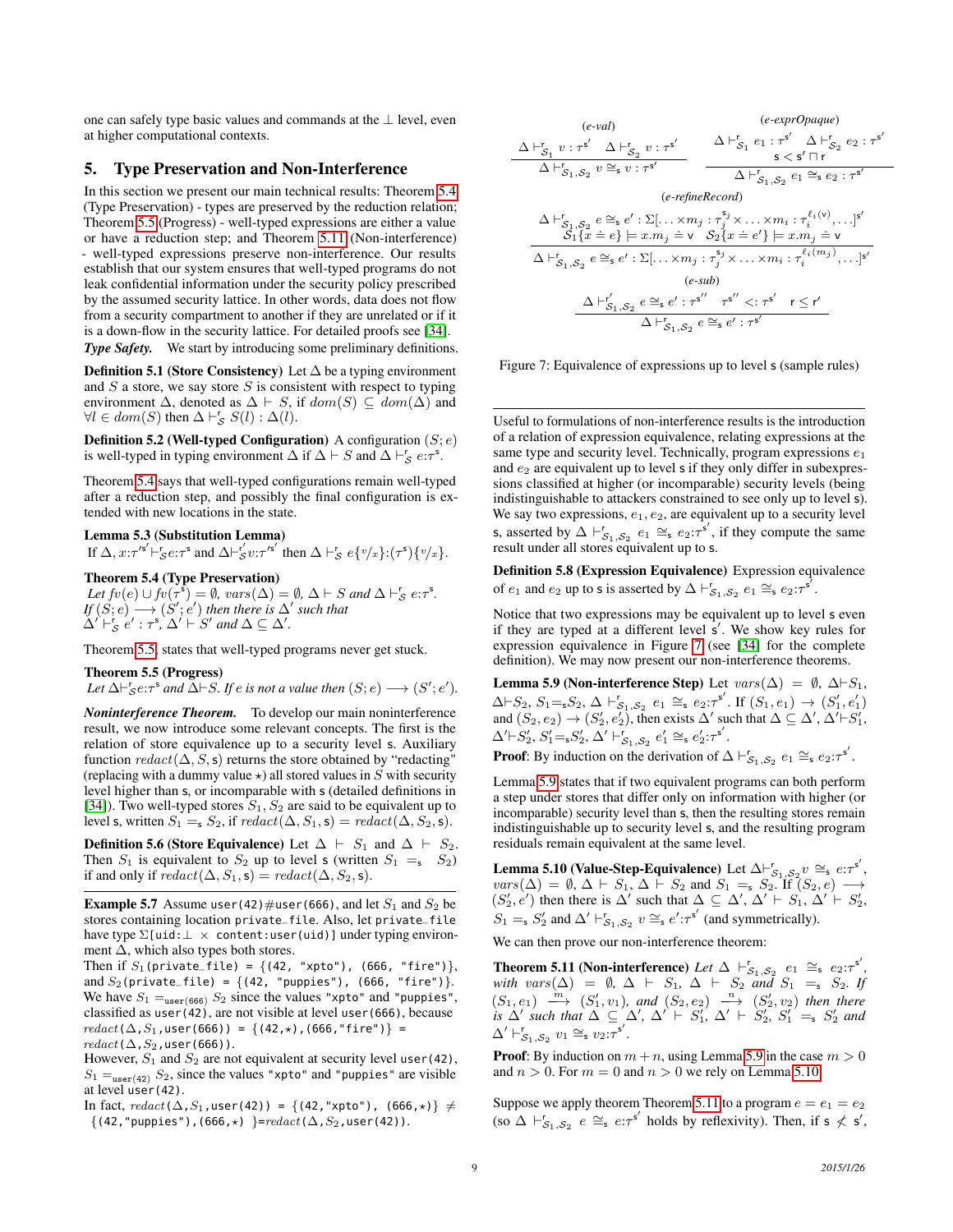we must have  $v_1 = v_2$  (since *e-exprOpaque* is not applicable to derive  $\Delta' \vdash_{S_1, S_2}^r v_1 \cong_s v_2 : \tau^{s'}$ ). One can thus conclude that an attacker "located" at security level s never distinguishes the result of a program executed under stores that only differ in data that should be considered confidential for level s (data classified at any level l such that  $\vert \leq s$ .) We now illustrate our noninterference results.

<span id="page-9-2"></span>Example 5.12 Recall our conference manager from Section [2,](#page-1-0) and consider the following program that retrieves the profile of author with uid 42 and then inserts a new profile in collection Users using some of the information previously retrieved.

 $\tau_c \stackrel{\rm def}{=} \Sigma[$ uid :  $\bot \times$  name : U $(\texttt{uid}) \times \texttt{univ} :$  U $(\texttt{uid}) \times$  email : U $(\texttt{uid})]$ **let** Users =  $\mathbf{ref}_{\text{ref}(\tau_c)*}$  ( $\mathbf{ref}_{\tau_c}$  [] )::{} **in let** p = **first**(viewUserProfile(42)) **in** Users :=  $[uid = 42, sid = p.sid, name = p.name,$ 

 $unit = p.univ$ , email =  $p.$ email] :: !Users

Since the new record value is associating information of security level  $U(42)$  (value p) with user id 42, this program should be deemed secure and the noninterference property checked.

We apply the theorem to check. The evaluation of the assignment operation is the relevant part of this program since the program does not compute a value but changes the state at location Users. Thus, to illustrate the compliance of the noninterference theorem, we will just analyse this part of the program's evaluation, referring back to the assignment operation as expression e.

Assume  $U(42)$  #U(666), and let  $S_1$  and  $S_2$  be stores such that  $S_1(\text{Users}) = \{(42, 70, A_1, A_2, A_3), (666, 9, B_1, B_2, B_3)\}\$ and  $S_2$ (Users) = {(42,70,  $C_1$ ,  $C_2$ ,  $C_3$ ),(666, 9,  $B_1$ ,  $B_2$ ,  $B_3$ )}. We have  $S_1 =_{U(666)} S_2$  since the values  $A_i$  and  $C_i$ , classified as U(42), are not visible at level U(666), by definition of store equivalence and  $U(42)$  #U(666). Also, we have  $\Delta \vdash_{\mathcal{S}_1, \mathcal{S}_2}^{\mathsf{r}} e \cong_{U(666)} e:\text{cmd}^{\perp}$ . Let us, then, consider the reductions  $(S_1; e) \rightarrow (S'_1; ()$  and  $(S_2; e) \longrightarrow (S'_2; ())$ . Then the resulting stores are the following

$$
S'_{1}(\text{Users}) = \{ (42, 70, A_1, A_2, A_3), (666, 9, B_1, B_2, B_3), (42, 70, A_1, A_2, A_3) \} \text{ and}
$$
  
\n
$$
S'_{2}(\text{Users}) = \{ (42, 70, C_1, C_2, C_3), (666, 9, B_1, B_2, B_3), (42, 70, C_1, C_2, C_3) \}
$$

which means noninterference is satisfied, because we have  $\text{redact}(\Delta, S'_1, \mathsf{U}(666)) = \{ (42, 70, \star, \star, \star), (666, 9, B_1, B_2, B_3),$  $(42, 70, \star, \star, \star)$ } =  $\text{redact}(\Delta, S'_2, \text{U}(666))$ .

That is,  $S_1' =_{U(666)} S_2'$ . So, the effects of expression e are not visible at security level U(666), as expected.

Now consider a slight modification to the presented code, where we replace expression  $e$  with another assignment operation (which we shall refer as  $e'$ ):

Users :=  $[uid = 666, sid = p.sid, name = p.name,$ unit = p.univ, email = p.email] :: !Users

Using subexpression  $e'$  instead of  $e$  in the main program will now associate the contents of the profile of author with id 42 to a profile of author with id 666. This clearly violates confidentiality, among other things, and is disallowed by the security lattice since  $U(42)$  #U(666), so the program using this subexpression should be considered insecure. Let us look this in detail.

Again, we have  $\Delta \vdash_{\mathcal{S}_1, \mathcal{S}_2}^r e' \cong_{\mathsf{U}(666)} e' : \text{cmd}^{\perp}$ . After the reduction steps  $(S_1; e') \longrightarrow (S'_1; \vec{()})$  and  $(S_2; e') \longrightarrow (S'_2; \vec{()})$ , we have

$$
S'_1(\text{Users}) = \{ (42, 70, A_1, A_2, A_3), (666, 9, B_1, B_2, B_3), (666, 70, A_1, A_2, A_3) \} \text{ and } S'_2(\text{Users}) = \{ (42, 70, C_1, C_2, C_3), (666, 9, B_1, B_2, B_3), (666, 70, C_1, C_2, C_3) \}
$$

But now,  $S'_1 \neq_{\mathsf{U}(666)} S'_2$  since after executing  $e'$  the values  $A_i$  and  $C_i$  of the new record are observable at level  $U(666)$ . This is captured by the notion of store equivalence because now we have

 $\text{redact}(\Delta, S'_1, \mathsf{U}(666))$  =  $\{(42,70,\star,\star,\star)$ ,  $(666,9,B_1,B_2,B_3)$ ,  $(666,70,A_1,A_2,A_3)\}$ and  $\text{redact}(\Delta, S'_2, \mathsf{U}(666))$  =  $\{(42,70,\star,\star,\star), (666,9,B_1,B_2,B_3), (666,70,C_1,C_2,C_3)\}$ 

As expected, the thesis of non-interference theorem is not satisfied.

Of course, insecure programs like Example [5.12](#page-9-2) are rejected by our type system. In this particular case, it would not be possible to give the perhaps expected dependent type  $\tau_c$ , to record [uid = 666, sid=  $p.sid$ , name =  $p.name$ , univ =  $p.univ$ , email = p.email] using rule (*t-refineRecord*) because the security level of p.name, p.univ, and p.email is U(42) but field uid has value 666.

## <span id="page-9-0"></span>6. Algorithmic Typechecking

We briefly discuss a type-checking algorithm for a suitable annotated version of our core language (Figure [8,](#page-10-0) remaining cases in [\[34\]](#page-11-8)). The algorithm already allows us to verify many interesting examples, including those in paper, and support a prototype implementation [\[35\]](#page-11-11). For pragmatic reasons, we require type annotations on reference creation, record fields, and bound variables, leaving for future work possible inference. We introduce type cast constructs, of the forms  $[\tau^s]e$  and  $[s]e$ , useful to manually up-classify primitive values and raise the level of the computational context, respectively.

The algorithm depends on subsidiary procedures to check subtyping, which we represent by the  $\sigma \leq \tau$  tests, and on a constraint solving procedure, which we represent by  $S \models V = U$  tests. The auxiliary procedure  $\text{unref}(S, [\dots, m_i : \tau_i^{\mathsf{s}_i} = e_i, \dots])$  eliminates field dependencies on the given (possibly dependent) record type, and returns an unrefined record type by attempting the most precise possible approximations to the field values  $v_i$  given by each expression  $e_i$ , using  $S\{x = e_i\} \models x = v_i$ .

The subtyping test essentially implements the subtyping rules, given a suitable security lattice. In our prototype implementation the security lattice can be user-defined, in a preamble to the code to be type checked. As far as constraint solving is concerned, our current prototype relies on an encoding of the required entailment checks on queries for the Z3 SMT solver [\[7\]](#page-11-12). The completeness of the algorithm is relative to the completeness of the required constraint solving problem.

# <span id="page-9-1"></span>7. Related Work

Language-based information flow analysis has attracted substantial research effort for a long time (see e.g., [\[22\]](#page-11-10)). In early works the focus was on imperative languages [\[23,](#page-11-13) [28\]](#page-11-4), λ-calculus [\[1,](#page-11-0) [12,](#page-11-3) [21\]](#page-11-14), object-oriented languages [\[18\]](#page-11-9), and concurrent languages [\[13,](#page-11-15) [30\]](#page-11-16). More recently, there has been a growing interest in studying secure information flows in the context of data-centric applications, namely in web scripting languages like Javascript (JS) as well as more general-purpose data manipulation languages (DML). While the work in this paper is not focused on reasoning about information flow analysis for data-centric applications, our core language can easily encode common DML high-level operation and thus our analysis is general enough to ensure noninterference on such applications involving expressive security policies, depending on runtime values as often required in realistic applications.

Static approaches have also been employed for secure information flows in data-centric applications, to cite a few of the relevant work: [\[3](#page-11-6)[–5,](#page-11-17) [15\]](#page-11-18), these works do not provide any kind of valuedependent information flow analysis, as we do here.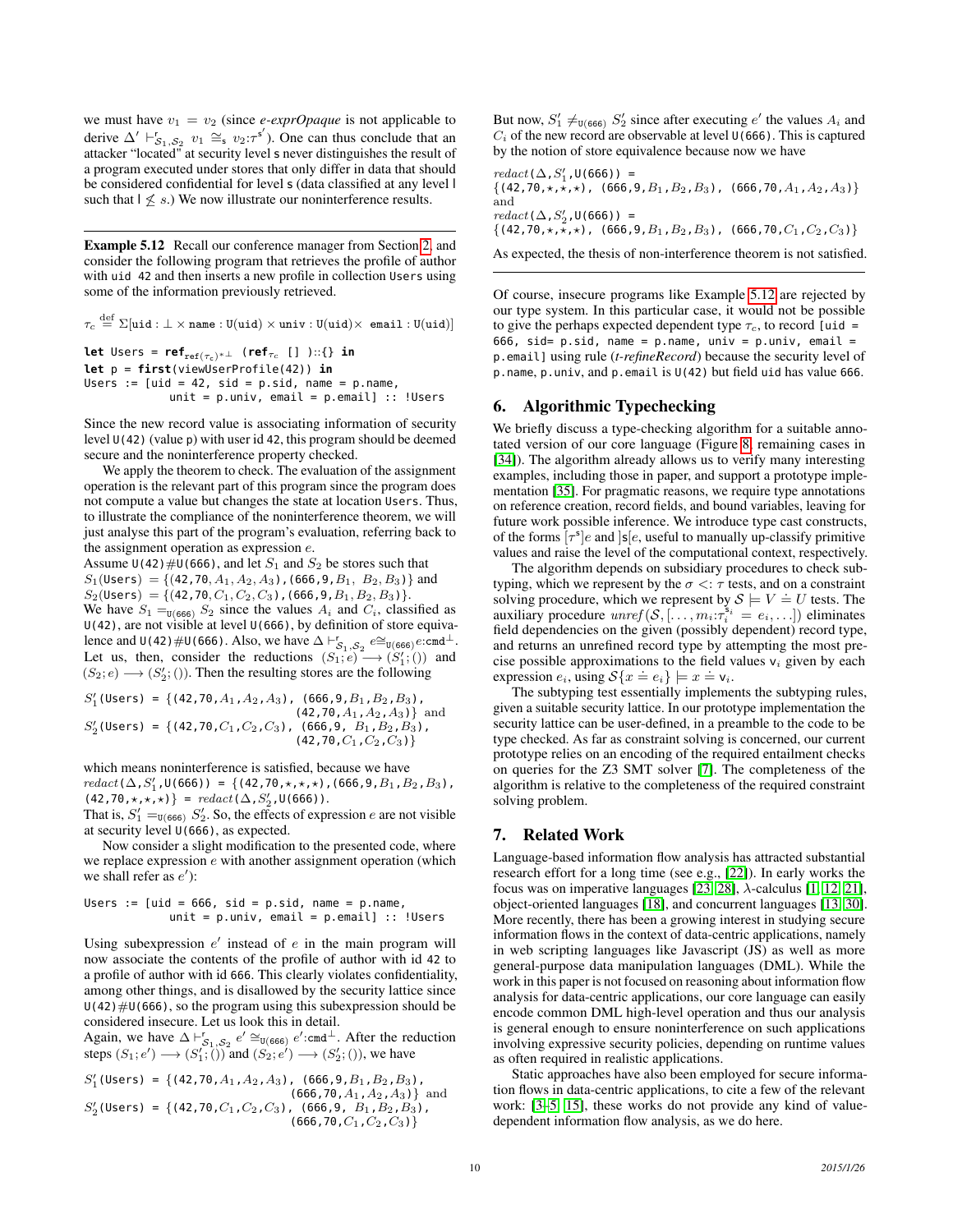<span id="page-10-0"></span> $tc(\Delta, \mathcal{S}, \mathsf{r}, \mathbf{true}) \overset{\mathrm{def}}{=} \mathtt{Bool}^\perp$  $tc(\Delta, \mathcal{S}, \mathsf{r}, 1) \stackrel{\text{def}}{=} \text{Int}^{\perp}$  $tc(\Delta, \mathcal{S}, \mathsf{r}, x) \stackrel{\text{def}}{=} \Delta(x)$  $tc(\Delta, \mathcal{S}, \mathsf{r}, [\tau^{\mathsf{s}}]e) \stackrel{\mathrm{def}}{=} \; \mathbf{if} \; \; tc(\Delta, \mathcal{S}, \mathsf{r}, e) <: \tau^{\mathsf{s}}$ **then** τ <sup>s</sup> **else** typerror  $tc(\Delta, \mathcal{S}, \mathsf{r}, \mathsf{ls}[e] \stackrel{\mathrm{def}}{=} \mathsf{if} \; \mathsf{r} \leq \mathsf{s}$  then  $tc(\Delta, \mathcal{S}, \mathsf{s}, e)$  else typerror  $tc(\Delta, \mathcal{S}, \mathsf{r}, \lambda(x:\tau^s).e) \stackrel{\text{def}}{=}$ **let**  $\sigma^t = tc(\Delta \cup \{x:\tau^s\}, \mathcal{S}, r, e)$  **in**  $(\Pi x:\tau^s.r; \sigma^t)^{\perp}$  $tc(\Delta, \mathcal{S}, \mathsf{r}, e_1(e_2)) \overset{\mathrm{def}}{=}$ **if**  $tc(\Delta, \mathcal{S}, \mathsf{r}, e_1) = (\Pi x{:}\tau^{\mathsf{s}}.\mathsf{r}'; \sigma^{\mathsf{t}})^{\mathsf{q}}$  and  $tc(\Delta, \mathcal{S}, r, e_2) <: \tau^s$  and  $r \leq r'$  then **if**  $S \models e_2 \doteq \mathsf{v}$  **then**  $\sigma^{\mathsf{t}} \{ \forall x \}$  **else**  $\sigma^{\mathsf{t}} \{ \top / x \}$ **else** typerror  $tc(\Delta, \mathcal{S}, \mathsf{r}, [\ldots, m_i: \tau_i^{\mathsf{s}_i} = e_i, \ldots]) \stackrel{\text{def}}{=}$ **let**  $\Sigma[\ldots \times m_i : \tau_i'^{\mathbf{s}'_i} \times \ldots]^{\mathbf{s}} = \textit{unref}(\mathcal{S}, [\ldots, m_i : \tau_i^{\mathbf{s}_i} = e_i, \ldots])$ in if (forall  $e_i$ .  $\sigma_i^{\text{t}} = t c(\Delta, \mathcal{S}, \mathsf{r}, e_i)$  and  $\sigma_i^{\text{t}} <: \tau_i'^{\mathsf{s}_i'}$ ) **then**  $\Sigma[\ldots\times m_i\!:\! \tau_i^{\mathsf{s}_i}\times \ldots]^{\mathsf{s}}$  **else** typerror  $tc(\Delta, \mathcal{S}, \mathsf{r}, e.m) \stackrel{\mathrm{def}}{=} \mathsf{let} \ \ \tau^\mathsf{s} = tc(\Delta, \mathcal{S}, \mathsf{r}, e) \ \mathsf{in}$ **if**  $\tau = \Sigma[ \dots \times m \mathpunct{:}\! \sigma^{\ell(n)} \times \dots]$  **then** ( **if**  $S\{f = e\} \models f.n = v$  **then**  $\sigma^{\ell(v)}$  **else**  $\sigma^{\ell(T)}$  ) **else** typerror  $tc(\Delta, \mathcal{S}, \mathsf{r}, \textbf{ if } e_1 \textbf{ then } e_2 \textbf{ else } e_3) \stackrel{\text{def}}{=}$ **let**  $\tau^{\mathsf{s}} = \textit{tc}(\Delta, \mathcal{S}, \mathsf{r}, e_1)$  **in if**  $\tau =$  Bool **then** ( **let**  $\tau_2^{s_2} = tc(\Delta, \mathcal{S} \cup \{e_1 = \text{true}\}, \mathsf{r} \sqcup \mathsf{s}, e_2)$  **in let**  $\tau_3^{s_3} = tc(\Delta, S \cup \{e_1 = false\}, r \sqcup s, e_3)$  **in**  $\mathbf{if}$   $\tau_2 = \tau_3$  **then**  $\tau_2^{\text{s} \sqcup \text{s}_2 \sqcup \text{s}_3}$  **else** typerror ) **else** typerror  $tc(\Delta, \mathcal{S}, \mathsf{r}, \ \mathsf{ref}_{\tau^\mathsf{S}} \ e) \stackrel{\mathrm{def}}{=} \ \mathsf{let} \ \ \sigma^\mathsf{t} = tc(\Delta, \mathcal{S}, \mathsf{r}, e) \ \ \mathsf{in}$  $\mathbf{if} \ \sigma^{\mathsf{t}} <: \tau^{\mathsf{s}}$  and  $\mathsf{r} \leq \mathsf{s}$  then  $(\mathtt{ref}_{\tau^{\mathsf{s}}})^\perp$  else typerror  $tc(\Delta, \mathcal{S}, \mathsf{r}, \mathsf{!e}) \stackrel{\mathrm{def}}{=} \mathsf{let} \ \ \sigma^\mathsf{t} = tc(\Delta, \mathcal{S}, \mathsf{r}, e) \ \ \mathsf{in}$  $\mathbf{if}$   $\sigma^{\mathsf{t}} <: (\mathtt{ref}_{\tau^{\mathsf{s}}})^{\mathsf{t}}$  and  $\mathsf{t} \leq \mathsf{s}$  then  $\tau^{\mathsf{s}}$  else typerror  $tc(\Delta, \mathcal{S}, \mathsf{r}, e_1 := e_2) \stackrel{\mathrm{def}}{=} \mathsf{let} \ \ \sigma^\mathsf{t} = tc(\Delta, \mathcal{S}, \mathsf{r}, e_1) \ \ \mathsf{in}$  $\mathbf{let}$   $\tau^\mathsf{s} = \mathit{tc}(\Delta, \mathcal{S}, \mathsf{r}, e_2)$   $\mathbf{in}$  $\mathbf{if}$   $\sigma^{\text{t}} <: (\mathtt{ref}_{\tau^{\text{s}}})^{\text{t}}$  and  $\text{r} \sqcup \text{t} \leq \text{s}$  **then** <code>Cmd $^{\perp}$  else</code> typerror

Figure 8: Typechecking algorithm

Two interesting ideas put forward recently are the specification of security policies that rely on runtime first-class representations of principals, by Tse and Zdancewic [\[27\]](#page-11-19), and security labels that can dynamically change, by Zheng and Myers in [\[32\]](#page-11-20). The former is based on the (seminal) decentralised label model (DLM) introduced by Myers and Liskov in [\[19\]](#page-11-21), and presents a typed  $\lambda$ -calculus where principals are values and thus can be used during program execution, for e.g. for conditional testing, increasing the expressiveness of the security policy model. The authors also prove a noninterference result for an information flow type system using this notion of runtime principals. Although it is conceivable that some dynamically enforced form of value dependent security label could be encoded in some version of the DLM (e.g., using label passing [\[2\]](#page-11-22)) in this work we deliberately focus on a direct and lightweight static approach.

The second work, introduces a static type-based information flow analysis where security labels can change during execution time and are case-analysed via a label-test primitive. This construction is used to add label constraints that are statically checked by the type checker. In our work we do not consider runtime principals nor dynamically changing labels but, instead, use runtime values to index security labels to ensure data dependent security policies. With our label model, we are able to specify security labels that depend on the actual program's (stored) data.

To the best of our knowledge, dependent information flow types in the sense introduced here, leading to a general non-interference theorem, are novel; we have no perspective on how to conveniently and precisely express valued dependent security classification in existing dependent type systems.

Several recent works explore applications of dependent types [\[20,](#page-11-23) [25,](#page-11-24) [26\]](#page-11-25) to language-based security in the context of stateful static information flow. In [\[25\]](#page-11-24) Swamy *et. al.* present FINE, a general-purpose and very expressive dependently typed language based on Fable [\[24\]](#page-11-26), and suggest several encodings in the language of high-level security concerns such as information flow and access control policies. To express an information flow analysis in such setting, the programmer is required to hardcode the security labels as well as the lattice and all its operations/axioms (meet, join, partial order relation, etc) into inductive types and logic formulae within a module that internalizes the intended information flow policy inside the framework. In [\[25\]](#page-11-24) a value abstraction result is presented, stating that code within a module does not interfere with another module's protected code, which is different from the (standard) notion of noninterference used in our work, and does not primitively and explicitly address the fundamental notion of value dependent classification through dependent typing, which is the core contribution of our work (which, in addition, covers a language with general imperative features). Moreover, the use of dependent types to express security properties in such line of work relies on refinement types and relative logical encodings of meta properties, which is very different from what we do here, that does not involve refinement types, and adopts a simple and primitive notion of value dependent classification directly at the level of the type structure, leading to an absolute non-interference theorem.

In [\[20\]](#page-11-23), Nanevski *et. al.*, use a very expressive relational Hoare type theory (RHTT) to reason about access control and information flow in stateful programs. Besides standard dependent types, this work introduces a special dependent type, STsec, to specify security policies via pre and post-conditions, using higher-order logic formulae capable of expressing heap union disjointness. The STsec type is used to type potentially side-effectful operations, but the relevant part *w.r.t.* to information flow analysis is the post-condition that specifies the behaviour of two different runs of the program, relating the outputs, input heaps and output heaps of any two terminating executions of the program. Another interesting work, based on [\[26\]](#page-11-25) and  $[20]$ , is  $RF^*$   $[33]$ , where the authors introduce the notion of relational refinement types. The key idea of relational refinement types consists in extending classic refinement types to relational formulae, which in turn enables to relate the left and right value of every program variable in scope through projections L and R. With this setting, the author's type system is able to relate expressions at a relational refined type that can describe the results of both expressions. A distinguishing feature of these latter approaches is that data is not classified with security labels (as expected from traditional information flow analyses). Instead, and similarly to the approach of [\[25\]](#page-11-24), the noninterference property is expressed directly in the post-condition via detailed assertions that relate the initial heap with the final heap as well as the output values for any two runs of the program. While it might be conceivable, in principle, to express value-dependent information flow policies in such a framework, and in fact, in any sufficiently expressive logical framework for imperative programs supporting general functional properties, the goal of our work follows a much lightweight and tractable type-based approach, and aims to single out and address in a direct and explicit way the core notion of value dependent information classification.

A concept of indexed security label was introduced in [\[17\]](#page-11-5), as an useful yet isolated feature to express security policies in a domain